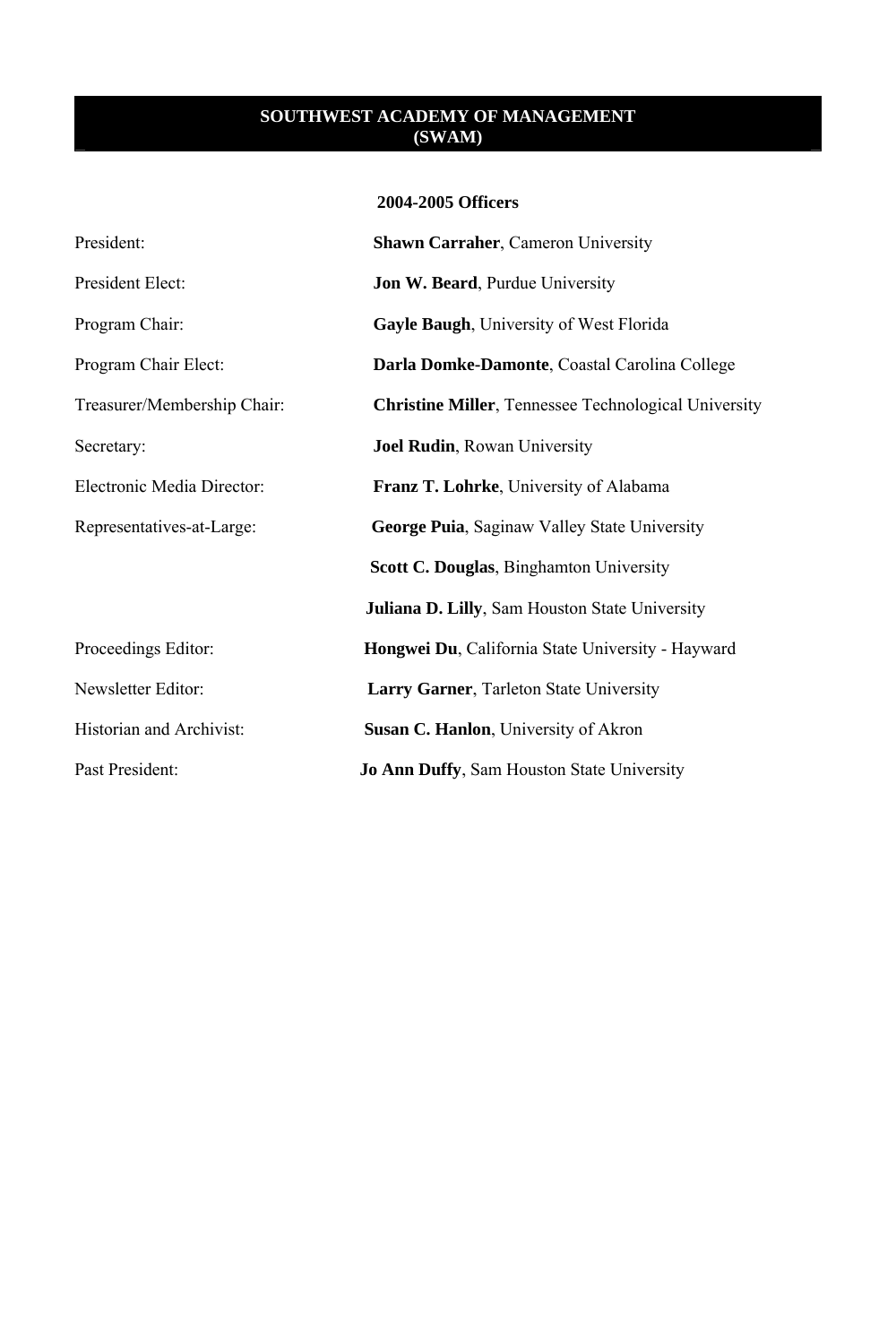# **TRACK CHAIRS**

**Public & Nonprofit Issues** 

**Management Consulting Consulting Example 3 Example 3 Example 3 Example 3 Example 4 Example 4 Example 4 Example 4 Example 4 Example 4 Example 4 Example 4 Example 4 Example 4 Example 4 Exa** 

**Management** 

**Organizational Communication** University

**Gender & Diversity in Organizations** 

**Management Education & Development / Nicholas Twigg**, McNeese State University **Management & Organizational Cognition / Social Issues in Management** 

**Operations Management / Technology & Frank Markham**, Mesa State University **Innovation Management** 

**International Management / Organizational Kenneth Gray, Florida A& M University & Management Theory / Critical Management Studies** 

### **Tracks Track Chairs**

**Business Policy & Strategy / Janice Black**, New Mexico State University

**Entrepreneurship / Small Business / Sherry E. Sullivan**, Bowling Green State

**Research Methods / Health Care John Large**, University of South Florida

**Organizational Behavior / William Carden**, North Carolina A&T

**Human Resources / Careers / M. Suzanne Clinton**, Cameron University

**Organizational Development / Conflict Therese F. Yaeger**, Benedictine University **Management Peter F. Sorensen, Jr., Benedictine University** 

**Faculty Learning and Innovation Tim O. Peterson**, Oklahoma State University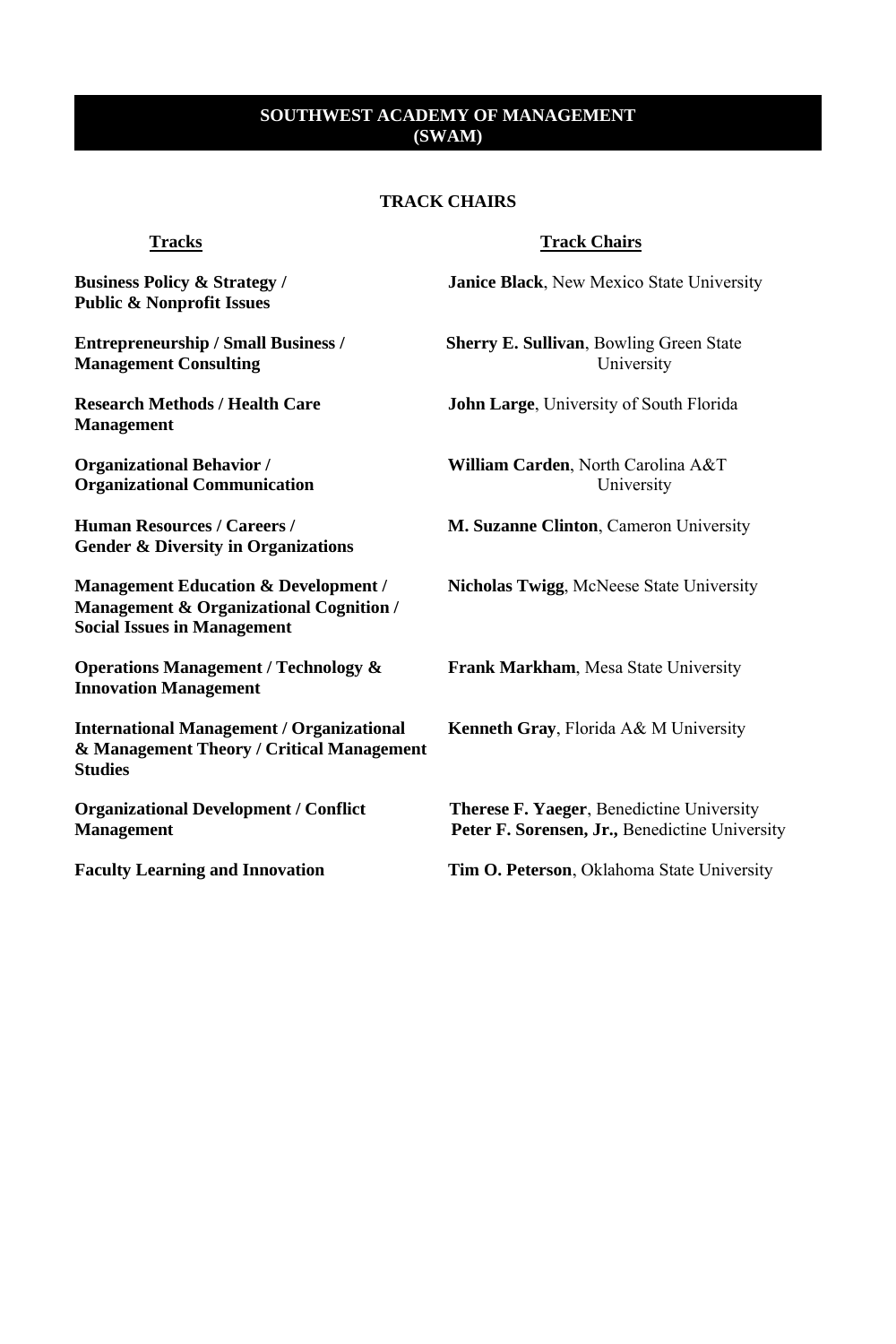### **March 2, 2005 (Wednesday)**

# **Doctoral Student Consortium**

| $9:00$ a.m. $-9:30$ a.m. | ∴umberland 1 |
|--------------------------|--------------|
|                          |              |

### **Coffee and Conversation**

| Organizers: | K. Michele Kacmar, University of Alabama        |
|-------------|-------------------------------------------------|
|             | <b>Donald Baack, Pittsburg State University</b> |

Let the consortium wake you up! Meet the consortium organizers and one another and prepare for a great day of sessions.

### 9:30 a.m. – 11:00 a.m. Cumberland H

# **Career Choices Panel**

*Teaching Institution*  **Stephen Horner**, Arkansas State University

*Research Institution*  **Gary McMahan**, University of Texas – Arlington

*Real World*  **Shannon Suber**, Texas Instruments

*Academic Administration*  **Ricky W. Griffin**, Texas A&M University

# 11:00 a.m. – 11:45 a.m.

#### **Break out Groups on Careers**

| <b>SESSION A:</b> | <b>Teaching Institution</b><br>Stephen Horner, Arkansas State University             | Cumberland H |
|-------------------|--------------------------------------------------------------------------------------|--------------|
| <b>SESSION B:</b> | <b>Research Institution</b><br><b>Gary McMahan</b> , University of Texas – Arlington | Cumberalnd I |
| <b>SESSION C:</b> | <b>Real World</b><br><b>Shannon Suber, Texas Instruments</b>                         | Cumberland K |
| <b>SESSION D:</b> | <b>Academic Administration</b><br><b>Ricky W. Griffin, Texas A&amp;M University</b>  | Cumberland L |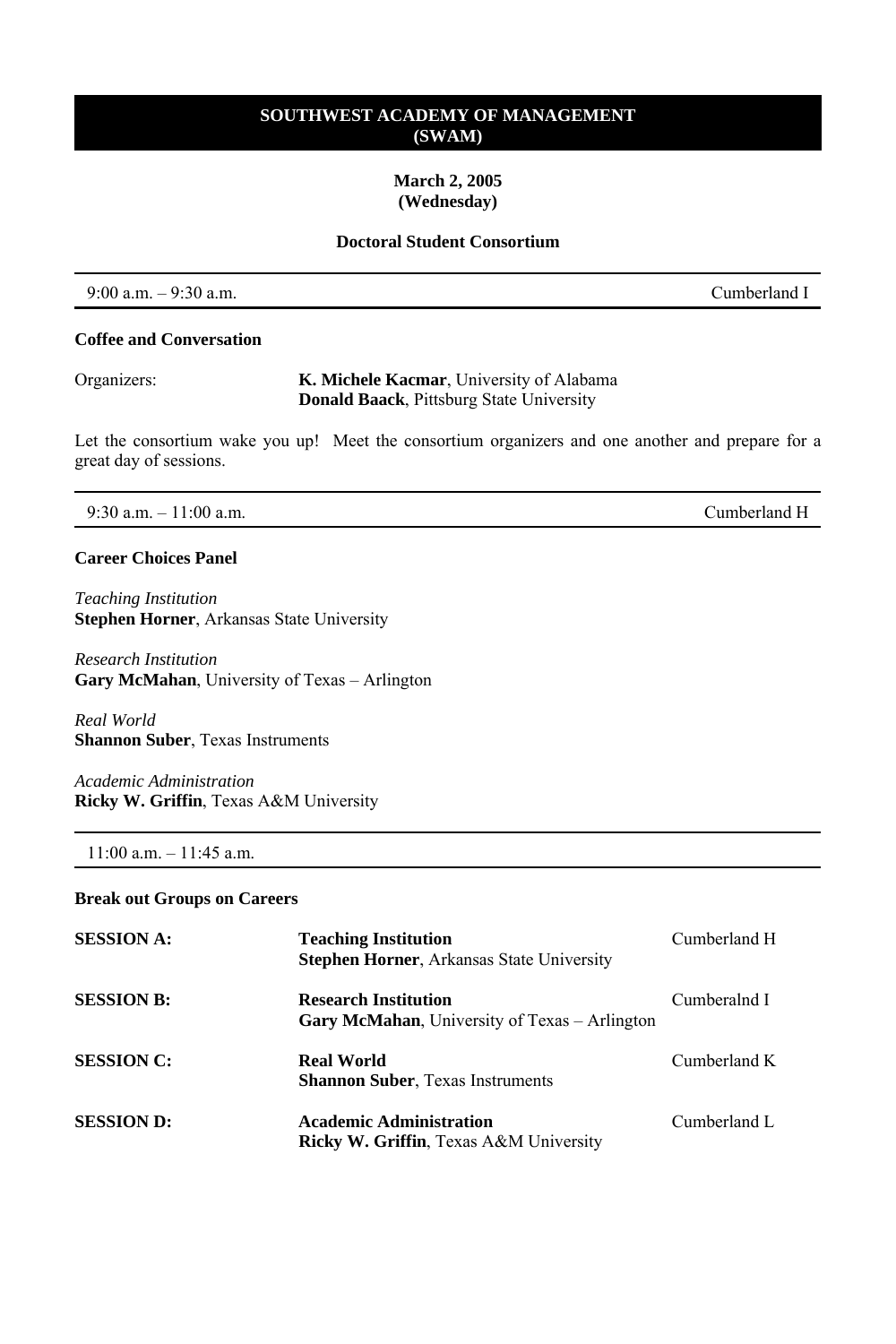### **March 2, 2005 (Wednesday)**

### 11:45 a.m. – 1:00 p.m.

### **Lunch (Sponsored by Prentice Hall)**

Meet the Prentice Hall representative and enjoy lunch with your fellow participants in a local restaurant, compliments of Prentice Hall.

| 1:30 p.m. $-2:30$ p.m. | Cumberalnd H |
|------------------------|--------------|
|------------------------|--------------|

### **Tips to Excel in the Classroom**

Presenter: **Tim O. Peterson**, Oklahoma State University

Learn from a master teacher some of the skills of the trade. Tim has taught at all levels within the university—undergraduate, masters, and doctoral students. And students at all levels enjoy and appreciate his teaching style and his involvement in learning. This session will definitely help you in the classroom now and in the future.

2:45 p.m. – 4:00 p.m. Cumberland H

### **Publishing and Reviewing**

*Publishing Textbooks and in the Popular Press* **Donald Baack**, Pittsburg State University

*Academic Publishing and Reviewing*  **K. Michele Kacmar**, University of Alabama

> Please make plans to visit the exhibits to receive information on the latest books and newest education technologies.

♦ Please let exhibitors know how much we appreciate their presence and continued support!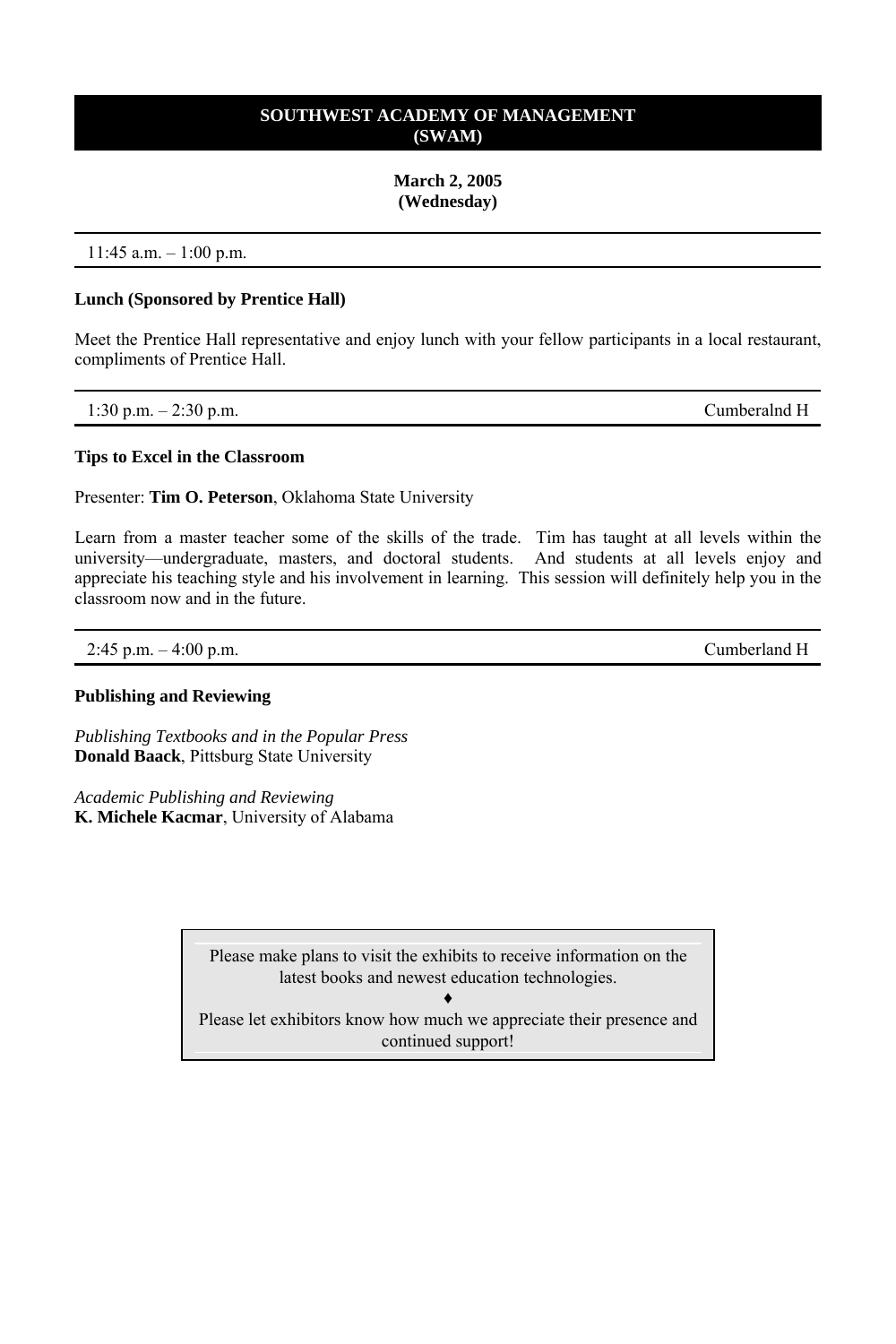**March 2, 2005 (Wednesday)** 

### 4:00 p.m. – 5:00 p.m. Cumberland H

### **Service Opportunities**

Learn more about the Southwest Academy of Management and how you can become more involved! You will meet many of the officers of the Southwest Academy of Management who will tell you how (and why) they became involved with SWAM.

| President:                 | <b>Shawn Carraher, Cameron University</b>                   |
|----------------------------|-------------------------------------------------------------|
| President Elect:           | <b>Jon W. Beard, Purdue University</b>                      |
| Program Chair:             | <b>Gayle Baugh, University of West Florida</b>              |
| Program Chair Elect:       | Darla Domke-Damonte, Coastal Carolina University            |
| Past President:            | <b>Jo Ann Duffy, Sam Houston State University</b>           |
| Treasurer:                 | <b>Christine Miller, Tennessee Technological University</b> |
| Secretary:                 | <b>Joel Rudin</b> , Rowan University                        |
| Proceedings Editor:        | Hongwei Du, California State University - Hayward           |
| Newsletter Editor:         | <b>Larry Garner, Tarleton State University</b>              |
| Electronic Media Director: | <b>Franz T. Lohrke</b> , University of Alabama              |
| Archivist:                 | <b>Susan Hanlon</b> , University of Akron                   |
| Representatives at Large:  | <b>George Puia, Saginaw Valley State University</b>         |
|                            | <b>Scott C. Douglas, Binghamton University</b>              |
|                            | <b>Juliana D. Lilly, Sam Houston State University</b>       |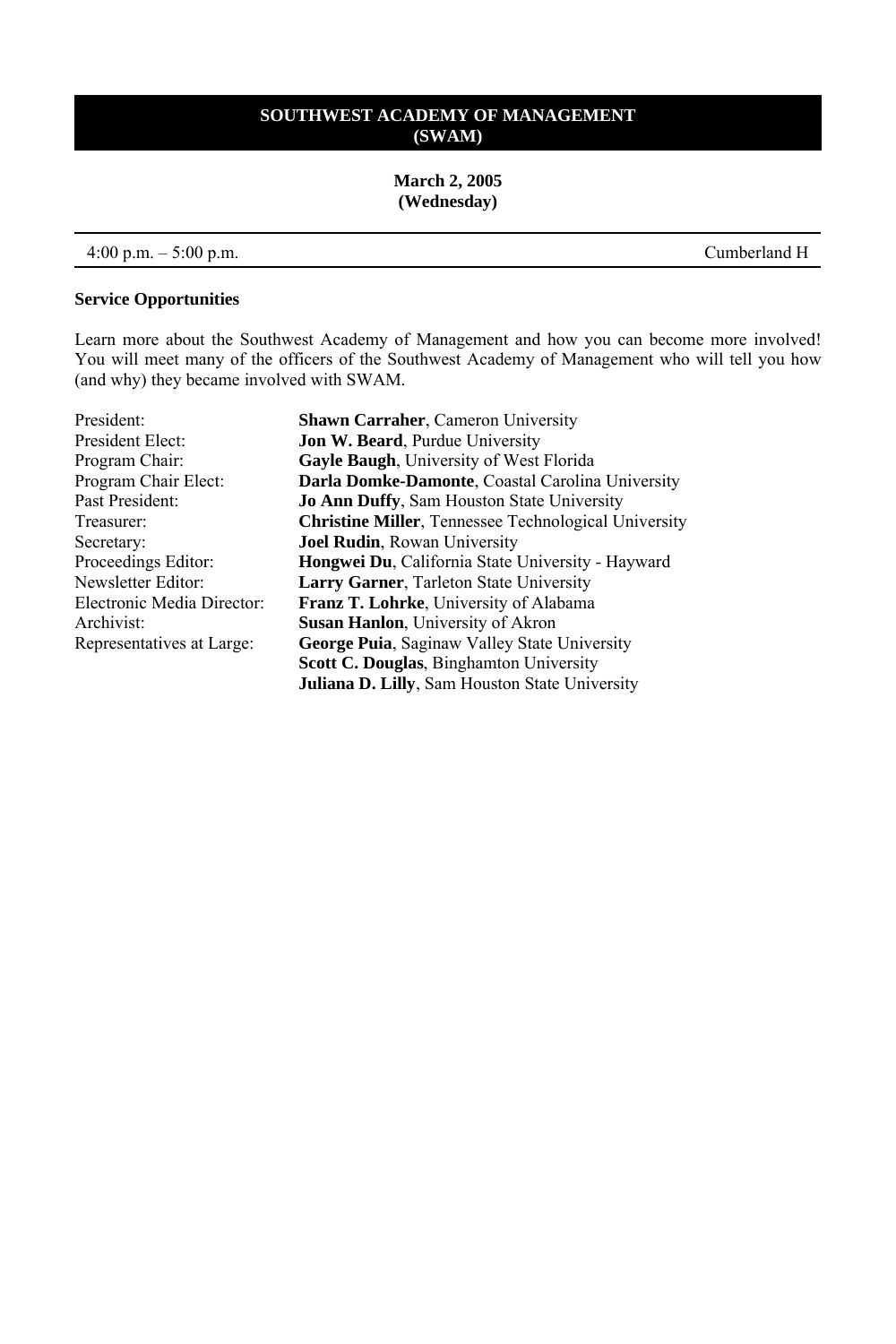#### **March 3, 2005 (Thursday)**

7:00 a.m. – 8:30 a.m. Lookout

# **MEETING: SWAM Officer's Meeting**

Presiding: **Shawn Carraher**, Cameron University *President, Southwest Academy of Management* 

8:30 a.m. – 10:00 a.m. Cumberland E

### **SESSION A**

**Faculty Learning and Innovation Track** 

### **Learning by Doing: Thinking differently about course activities**

**Introduction and Welcome by the Track Chair, Tim O. Peterson**

| Session Chair: | <b>M. Suzanne Clinton</b> , Cameron University      |
|----------------|-----------------------------------------------------|
| Discussants:   | <b>Martin Crossland</b> , Oklahoma State University |
|                | David D. Van Fleet, Arizona State University-West   |

*Experiential Learning: A Case Study of Mutually Beneficial Database Development Project* **K. David Smith**, Cameron University **M. Suzanne Clinton**, Cameron University

*Framing and Reframing: Incorporating these Concepts into Business Courses to Enhance Participation and Learning*

**Randall B. Brown**, California State University-Stanislaus

| $8:30$ a.m. $-10:00$ a.m. | Cumberland F |
|---------------------------|--------------|
| <b>SESSION B</b>          |              |

**Business Policy & Strategy / Public & Nonprofit Issues Track** 

**Strategic Implementation: People and Their Relationships** 

**Introduction and Welcome by the Track Chair, Janice A. Black** 

Session Facilitator: **Frances Fabian**, University of North Carolina - Charlotte

Panel Presentations

*Social Capital and the Volunteer*  **Judith Weisinger**, New Mexico State University

*Competitive Advantage through People: Human Resource Systems, Context, and Performance*  **Deepak K. Datta**, University of Texas – Arlington **James P. Guthrie**, University of Texas – Arlington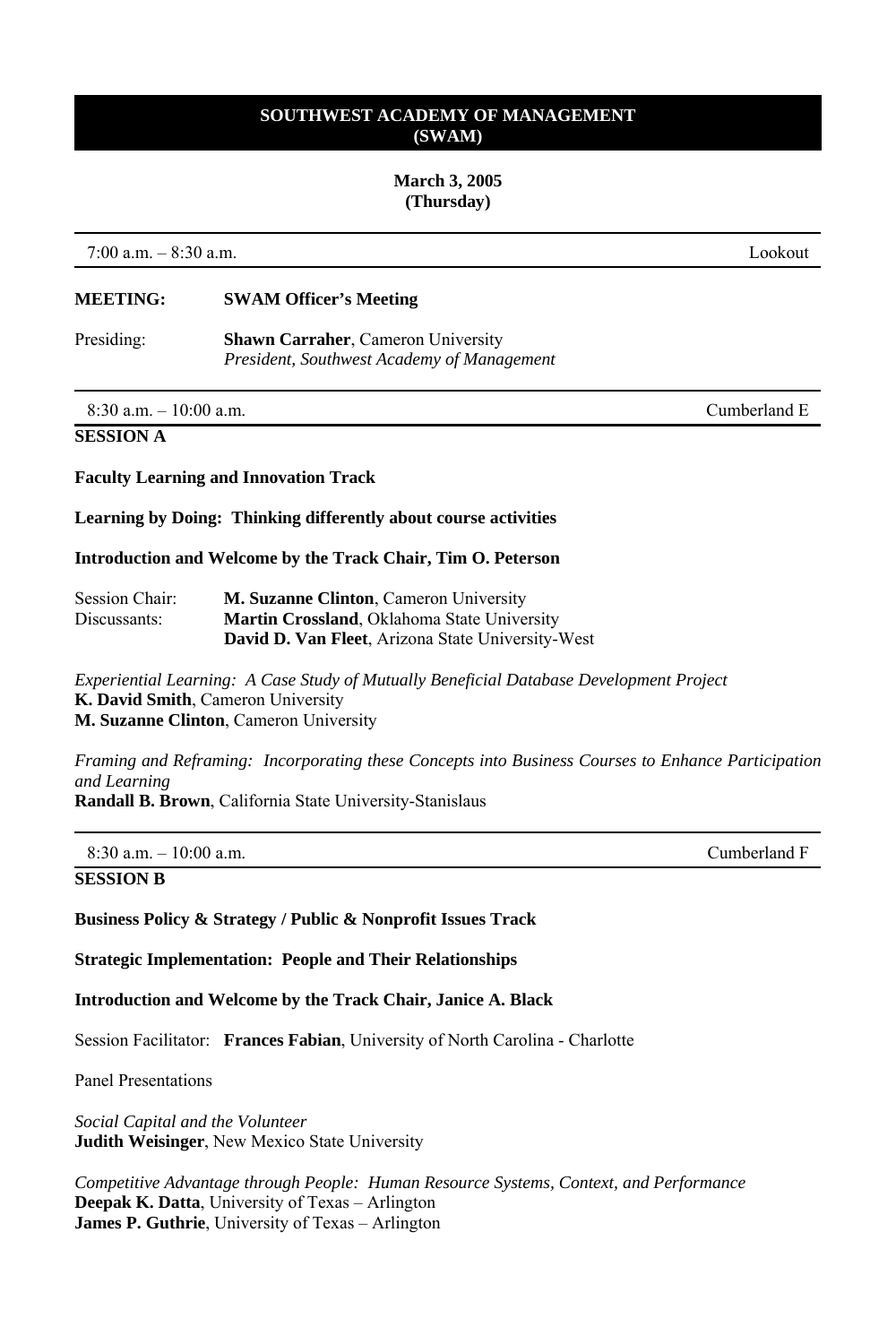# **March 3, 2005 (Thursday)**

8:30 a.m. – 10:00 a.m. Cumberland G

# **SESSION C**

**Management Education & Development / Management & Organizational Cognition / Social Issues in Management Track** 

**Introduction and Welcome by the Track Chair, Nicholas Twigg** 

### **In Search of Excellent Leadership**

| Session Chair: | <b>Larry Garner, Tarleton State University</b>             |
|----------------|------------------------------------------------------------|
| Discussants:   | <b>William H. Price</b> , University of Texas-Pemian Basin |
|                | <b>Joan P. Mileski</b> , Texas A&M University-Galveston    |

*The Role of Attributions in Individualized Leadership Dyads* **Charles V. Joseph**, Binghamton University **Scott C. Douglas**, Binghamton University **Francis Yammarino**, Binghamton University

*Emotional Intelligence: Improving the Odds of Leader Success* **Patricia W. Pool**, Southeastern Oklahoma State University **Chester W. Cotton**, Texas A&M University – Commerce

 $8:30$  a.m.  $-10:00$  a.m.

# **SESSION D**

**Entrepreneurship / Small Business / Management Consulting Track** 

**New Frontiers in Entrepreneurship and Small Business Research** 

**Introduction and Welcome by the Track Chair, Sherry E. Sullivan** 

| Chair:       | <b>Yasmin Purohit, St Joseph's University</b>                         |
|--------------|-----------------------------------------------------------------------|
| Discussants: | <b>Madeline Crocitto, State University of New York - Old Westbury</b> |
|              | <b>Sally J. Power</b> , University of St. Thomas                      |
|              | <b>Dorothy P. Moore</b> , The Citadel                                 |

*A New Spin on ServiceScape—The Internet: Implications for Entrepreneurship and Small Business* **Laurent Josien,** Louisiana Technological University

*Transforming Village Entrepreneurs into Sustainable Organization Using Social Constructs: Experiences from the Zambezi Valley in Zimbabwe*  **Mambo Muppi**, Benedictine University **Ram Tenkasi**, Benedictine University **Peter Sorensen**, Benedictine University

*Turnaround Strategy in the Family Business* **John James Cater**, Louisiana State University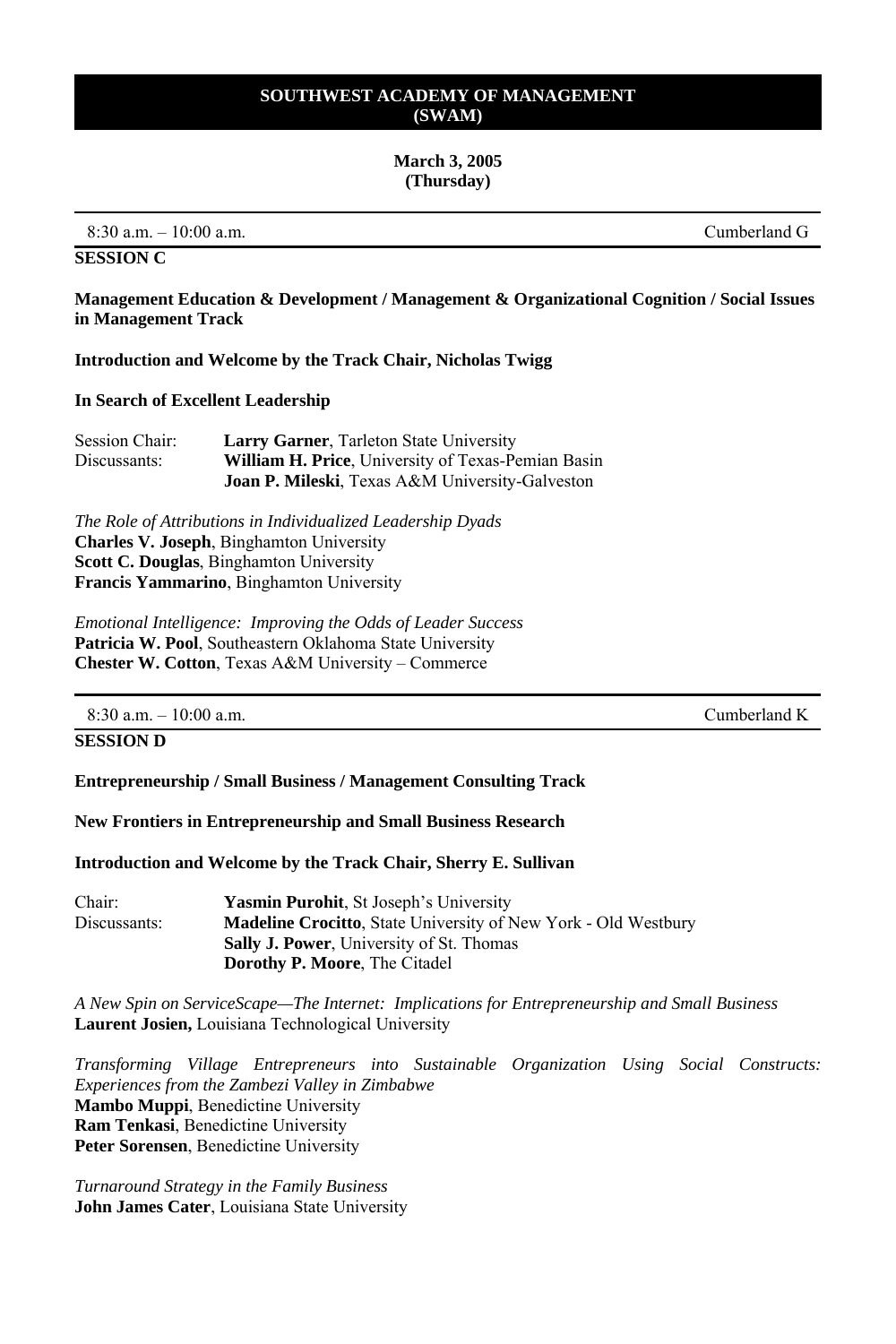**March 3, 2005 (Thursday)** 

10:00 a.m. – 10:30 a.m.

**FBD Coffee Break Sponsored by:** *Kennesaw State University Michael J. Coles College of Business*

> Please make plans to visit the exhibits to receive information on the latest books and newest education technologies.  $\blacklozenge$ Please let exhibitors know how much we appreciate their presence and continued support!

10:30 a.m. - Noon Cumberland C

# **SESSION A**

### **Faculty Learning and Innovation Track**

### **Coaching Others through the Publishing Rapids: Developmental Reviews**

Presenter: **Stuart A. Youngblood**, Texas Christian University

Many of us have read the words "This is a developmental review." Many new journals use this process to cultivate authors and manuscripts for their publication. But what IS a developmental review, really? If you are not sure, then come hear from a master of the developmental review process. You will not only hear the philosophy behind the process, but you will have the opportunity to see Stu perform two of these reviews (during the session itself) on manuscripts provided to him by members of the Southwest Academy of Management. Come and learn from a master!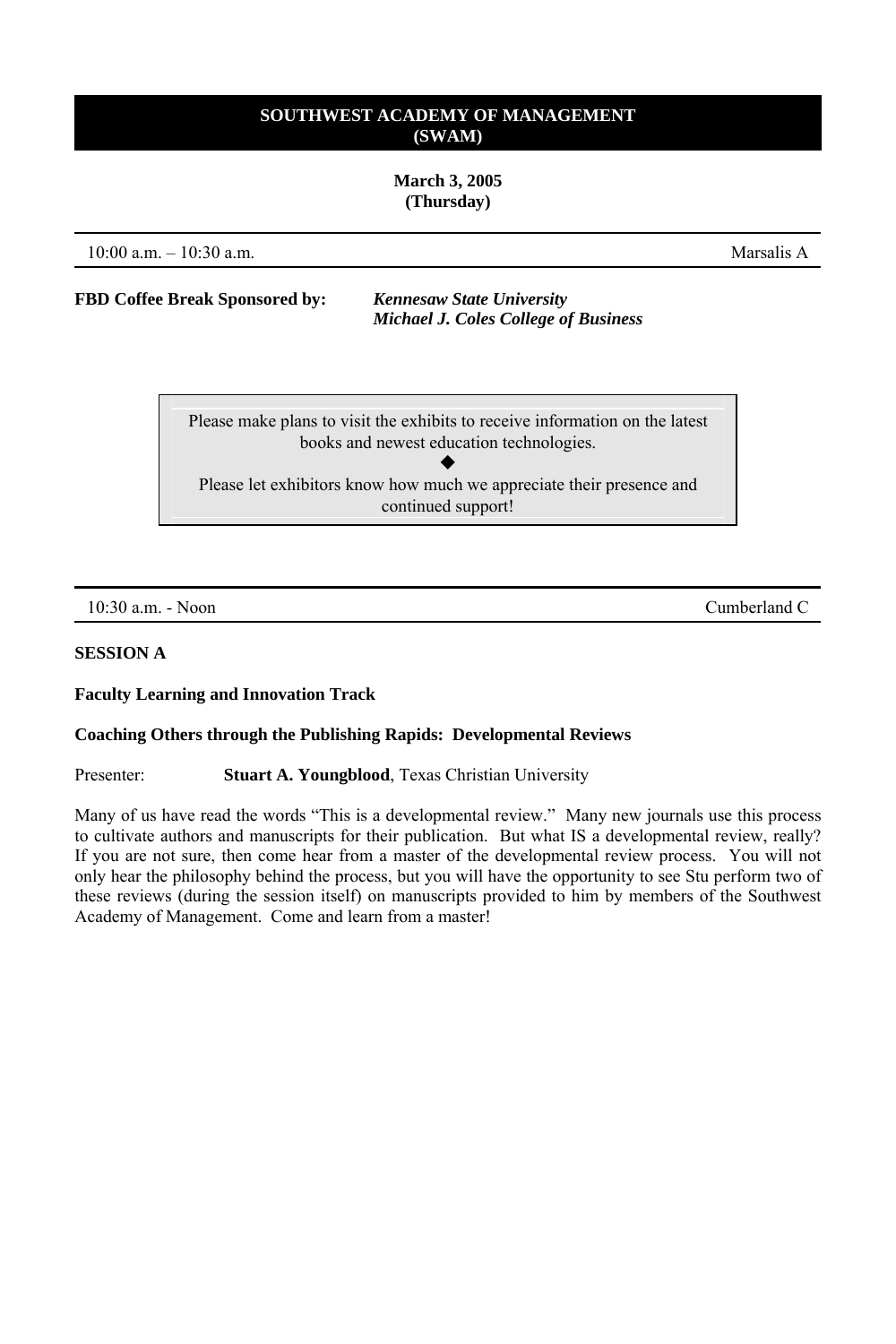#### **March 3, 2005 (Thursday)**

10:30 a.m. - Noon Cumberland F

### **SESSION B**

**Organizational Development / Conflict Management** 

**Gaining Excellence in OD through Practice, Human Capital, and Leadership** 

**Introduction and Welcome by the Track Chairs, Peter F. Sorensen, Jr. and Therese F. Yaeger** 

Session Facilitator: **Therese F. Yaeger**, Benedictine University

*Leadership Development Support through a Cross-Cultural Lens* **Tracey Cantarutti**, Benedictine University

*A Bricoleau View of Human Capital and the Entropy of Tangible Assets as Competitive Advantage*  **Thomas Navickas**, Benedictine University

*Alternative Dispute Resolution in the Business School Curriculum: Current Practice and Future Prospects* 

**David Stephens**, Utah State University **Robert D. Stephens**, West Virginia University **John P. Kohl**, Texas A&M International University

10:30 a.m. - Noon Cumberland G

### **SESSION C**

**All SWAM Session** 

# **AACSB – International Accreditation Workshop: Demonstrating Program Excellence**

Session Chair: **Shawn Carraher**, Cameron University

Presenter: **John Fernandes**, Chief Executive Officer of AACSB – International

*Mr. Fernandes, the CEO of AACSB – International, will present to the audience information about some recent changes in AACSB accreditation standards. This information will be invaluable for faculty in colleges or universities that will face an accreditation or re-accreditation process soon, or are just thinking about the accreditation process. This will be the first time that the information will be presented to faculty rather than to university administrators. Come and be the first to hear about the new standards!*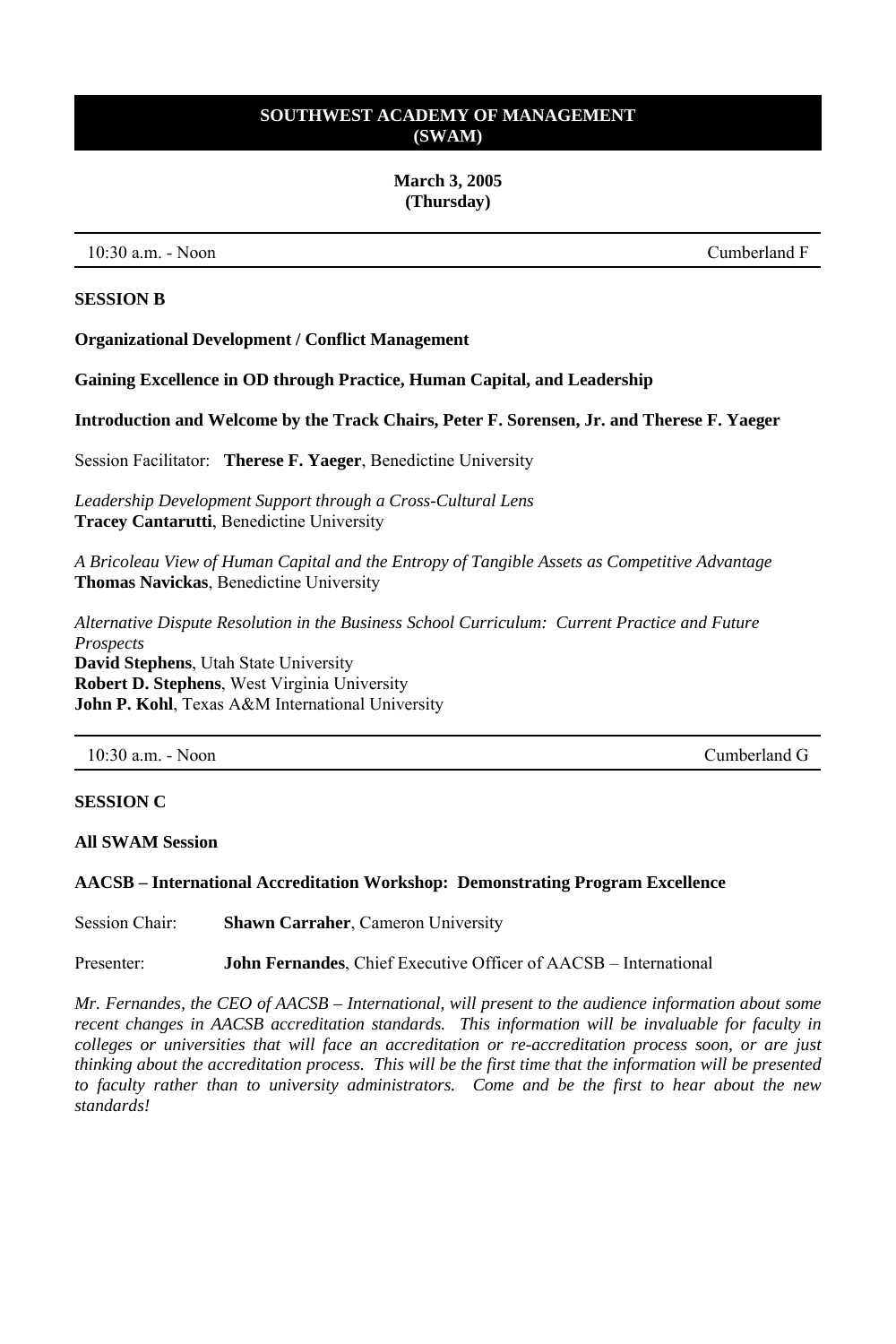#### **March 3, 2005 (Thursday)**

10:30 a.m. - Noon Parlor 353

### **SESSION D**

**Human Resources / Careers / Gender & Diversity in Organizations Track** 

**Working Toward Excellence for HR Managers** 

**Introduction and Welcome by the Track Chair, M. Suzanne Clinton** 

| Session Chair: | <b>Randall Florey, Tarleton State University</b>                                                          |
|----------------|-----------------------------------------------------------------------------------------------------------|
| Discussants:   | <b>Yasmin S. Purohit, St. Joseph's University</b><br><b>Janie Gregg, Mississippi University for Women</b> |
|                | <b>Jason Duan, Cameron University</b>                                                                     |

*Causes of Job Departure for County Jail Employees*  **William H. Price**, University of Texas – Permian Basin **Richard Kiekbusch**, University of Texas – Permian Basin

*The Challenged Human Resource Professional: Effective Responses to Sarbanes-Oxley, HIPAA, and the Patriot Act*  **Patrick W. Fitzgerald**, Oklahoma City University **Jacque Bergman**, Oklahoma City University **Shannon Warren**, Warren Consulting, LLC **Michele A. Teeple**, Pineberry Economic and Legal Consulting

*The Strategic Process of Diversity--Conscious Management Style*  **Festus S. A. Oguhebe**, Alcorn State University

1:00 p.m. – 3:00 p.m. *(Note Earlier Time)* Cumberland C

# **SESSION A**

**Faculty Learning and Innovation Track**

### **Introduction to Structural Equation Modeling**

Presenter: **Wendy J. Casper**, University of Texas – Arlington

*The use of structural equation modeling in management research has increased dramatically in recent years. This seminar is designed for researchers who are new to structural equation modeling (SEM) and want a basic foundation to help them understand the technique. The session will include an overview of testing the fit of measurement and structural models, the role of nested models in this process, and a discussion of different goodness of fit indices. The presenter, Wendy J. Casper, has a strong background in the technique, and teaches Multivariate Statistics to doctoral students.*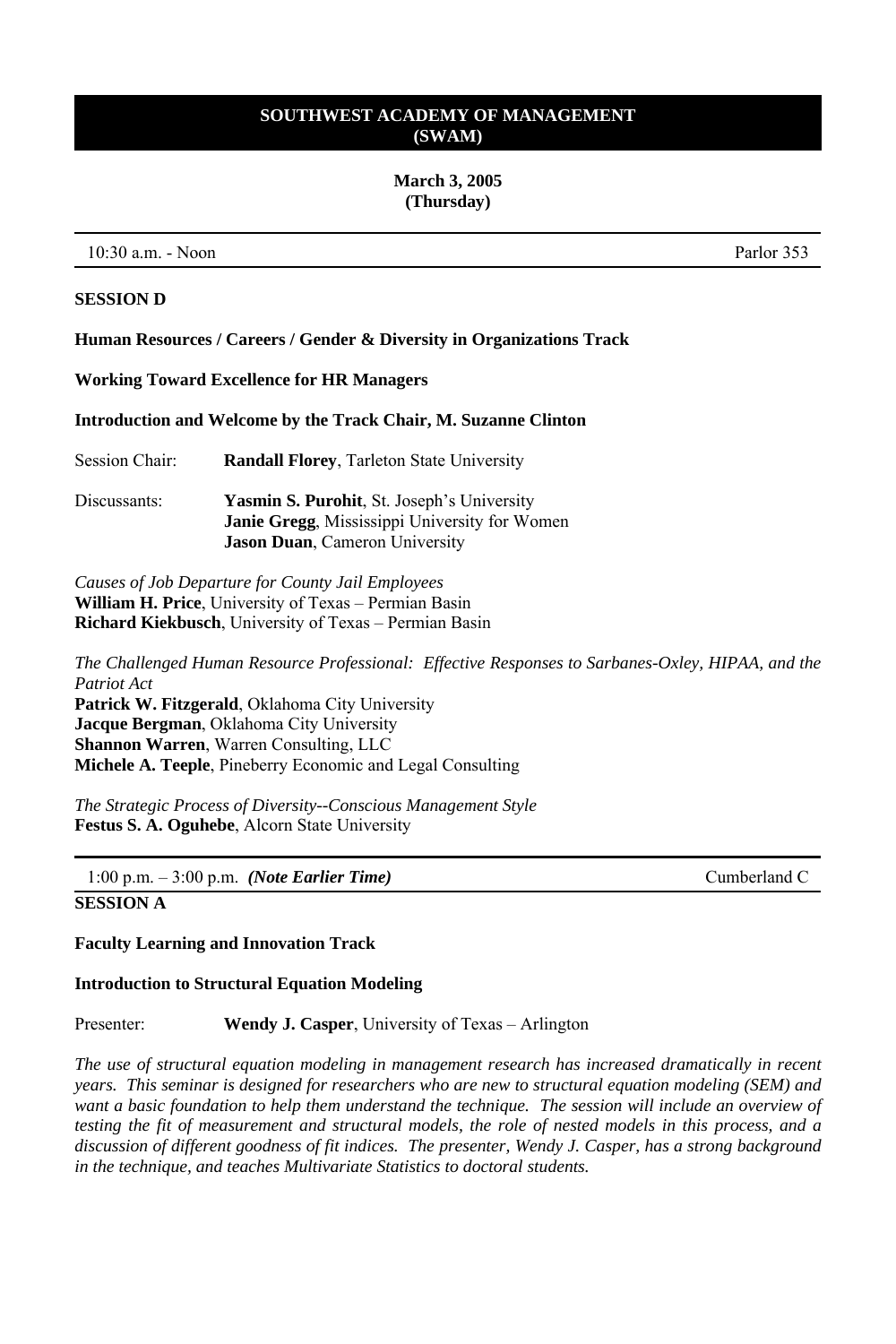**March 3, 2005 (Thursday)** 

1:30 p.m. – 3:00 p.m. Cumberland F

### **SESSION B**

### **Faculty Learning and Innovation Track**

#### **Teaching in an Executive MBA Program**

| Presenters: | <b>Ricky W. Griffin, Texas A&amp;M University</b>          |
|-------------|------------------------------------------------------------|
|             | <b>Sherry Moss</b> , Florida International University      |
|             | <b>John W. Slocum, Jr.</b> , Southern Methodist University |

*We often hear that teaching in an Executive MBA program is different than teaching in a traditional MBA program or an evening program. However, we rarely hear HOW it is different, just that it IS different. Come to this informative session and learn first-hand from the panelists who have all taught Executive MBAs. This promises to be a very informative and enriching session!* 

| 1:30 p.m. $-3:00$ p.m.                                         |                                                                                                                                                                                                                                                                | Cumberland G |
|----------------------------------------------------------------|----------------------------------------------------------------------------------------------------------------------------------------------------------------------------------------------------------------------------------------------------------------|--------------|
| <b>SESSION C</b>                                               |                                                                                                                                                                                                                                                                |              |
|                                                                | Business Policy & Strategy / Public & Nonprofit Issues Track                                                                                                                                                                                                   |              |
|                                                                | <b>Formulating and Understanding Strategy: Works in Progress</b>                                                                                                                                                                                               |              |
| Facilitator:                                                   | Patti Collett, University of North Texas                                                                                                                                                                                                                       |              |
| Loss of Women and Strategic Impact<br>Author:<br>Paper Mentor: | <b>Patti Collett</b> , University of North Texas<br>Marvin Washington, Texas Tech University                                                                                                                                                                   |              |
| Author:                                                        | Development of the New Transportation Industry and Local Impact<br>Sandra Edwards, Northeastern State University<br><b>Michael Landry, Northeastern State University</b>                                                                                       |              |
| Paper Mentor:                                                  | Terry Adler, New Mexico State University                                                                                                                                                                                                                       |              |
| Author:<br>Paper Mentor:                                       | Tennis as a Metaphor for Strategic Alliances<br><b>Robert E. Vickrey, New Mexico State University</b><br>Kimberly B. Boal, Texas Tech University                                                                                                               |              |
| Author:<br>Author:<br>Paper Mentor:                            | The Research on Corporate Governance and Operating Performance in Public Sector Companies<br>Min-Shan Niu, University of National Defense, Taipei, Taiwan<br>Jeff H. K. Niu, University of North Texas<br><b>Judith Weisinger, New Mexico State University</b> |              |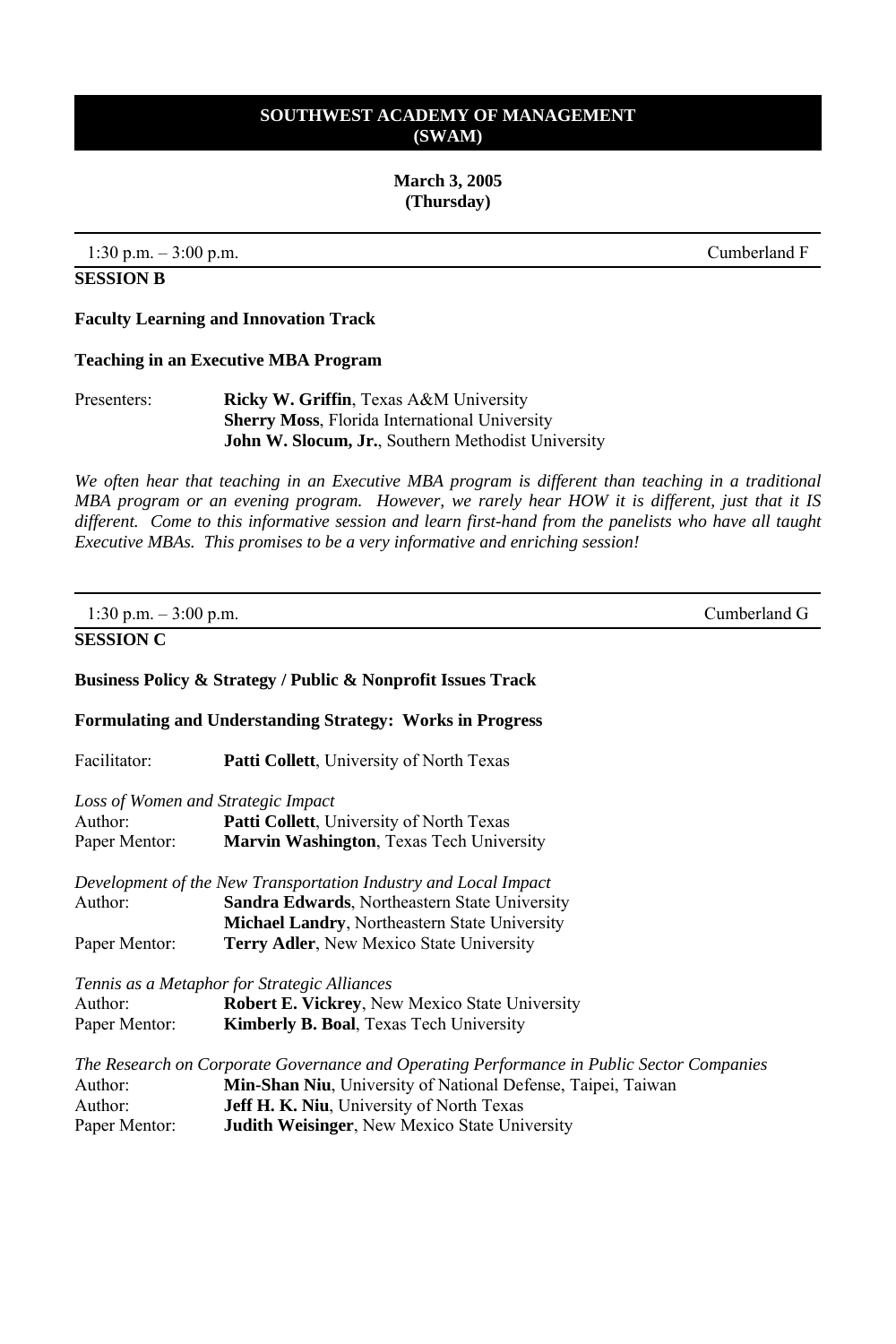**March 3, 2005 (Thursday)**

1:30 p.m. – 3:00 p.m. Cumberland K

**SESSION D** 

**Management Education & Development / Management & Organizational Cognition / Social Issues in Management Track** 

### **Meeting Standards: Does Accreditation Support or Undermine Excellence?**

| Facilitator: | <b>Lynda St. Clair</b> , Bryant University     |  |
|--------------|------------------------------------------------|--|
| Panelists:   | <b>Ronald Pitt</b> , Bridgewater State College |  |
|              | <b>Elizabeth Powers, Bryant University</b>     |  |

*This session will consider in an objective light the impact of accreditation processes on colleges and universities. To prime the discussion, panelists will outline arguments both for and against the value of accreditation as a method of strengthening academic quality. Panelists will focus on examples of accreditation by AACSB – International, but will also provide examples from other accrediting organizations. The session participants will then be invited to discuss the extent to which academic excellence in colleges and universities is supported by accreditation and, for those colleges and universities that choose to be accredited, how the accreditation process can be guided to promote excellence.* 

 $1:30 \text{ p.m.} - 3:00 \text{ p.m.}$  Parlor 353

#### **SESSION E**

### **Organizational Behavior / Organizational Communication Track**

**Supporting Excellence in the Workforce** 

**Introduction and Welcome by the Track Chair, William A. Carden** 

| Session Chair:                                                                | <b>Charles D. Bultena, Midwestern State University</b>  |
|-------------------------------------------------------------------------------|---------------------------------------------------------|
| <b>Wanthanee (Tam) Limpaphayom, Valdosta State University</b><br>Discussants: |                                                         |
|                                                                               | <b>Khadija Alarkoubi</b> , New Mexico State University  |
|                                                                               | <b>Michael Glissmever</b> , New Mexico State University |

*The Benefits of Leader Communication on Part-Time Worker Outcomes: A Comparison between Part-Time and Full-Time Employees Using Motivating Language*  **Jacqueline Mayfield**, Texas A&M International University **Milton Mayfield**, Texas A&M International University

*Leadership at Historically Black Colleges and Universities: A Replication and Extension of the Brown and Moshavi (2002) Study* **Nathaniel Goodman**, Langston University **Tim O. Peterson**, Oklahoma State University

*Where Do I Fit In? Exploring Adjustment Issues Experienced by Children of Expatriate Employees in Shanghai, China.* **Kelly P. Weeks**, Centenary College of Louisiana **Katherine Willis**, Centenary College of Louisiana **Matthew Weeks**, Centenary College of Louisiana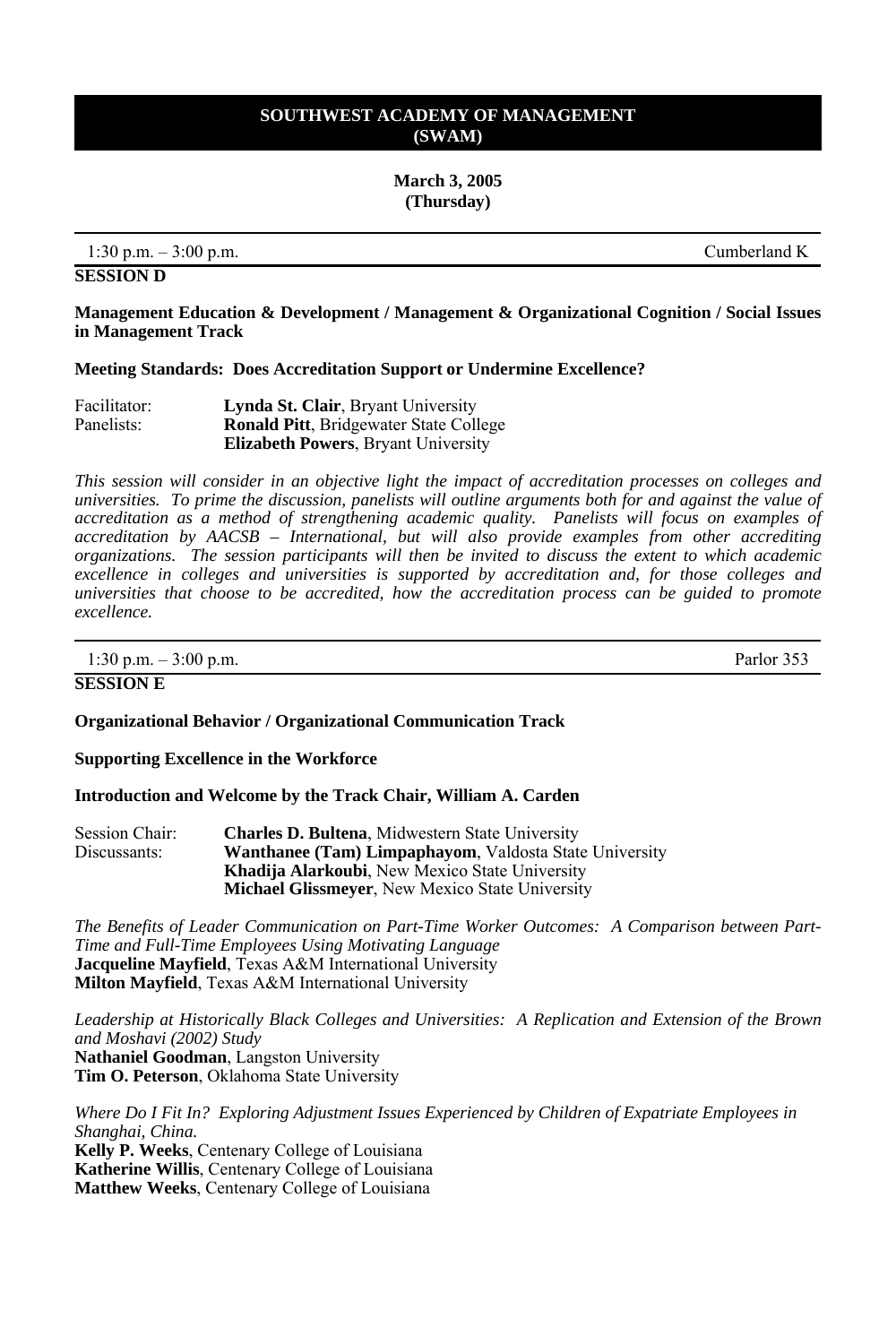#### **March 3, 2005 (Thursday)**

3:00 p.m. – 3:30 p.m. Marsalis A

**FBD Coffee Break Sponsored by:** *Dr. Lou E. Pelton* **&** *Journal of Marketing Channels*

Please make plans to visit the exhibits to receive information on the latest books and newest education technologies.  $\blacklozenge$ Please let exhibitors know how much we appreciate their presence and continued support!

3:30 p.m. – 5:00 p.m. Cumberland C

# **SESSION A**

### **Faculty Learning and Innovation Track**

### **The Student Service-Learning Challenge**

Organizer: **Karen L. Middleton**, Texas A&M University-Corpus Christi

*This session will feature a variety of successful student service-learning projects. The service-learning participants exhibit their service-learning projects on three-panel display board and discuss their civic engagement experiences. The top three outstanding projects will be identified. This session is offered as a complement to the session on "The Care and Feeding of Service Learning Tams" (offered on Friday at 1:30), but it can also be appreciated on its own.*

| $3:30 \text{ p.m.} - 5:00 \text{ p.m.}$ | Parlor 353 |
|-----------------------------------------|------------|
| <b>SESSION B</b>                        |            |

**Business Policy & Strategy / Public & Nonprofit Issues Track** 

**Paradigms, Problems, and Programs** 

Session Facilitator: **Kimberly B. Boal**, Texas Tech University Panel Presentations:

*Paradigms and Problems in Macro Management Research* **Michael A. Hitt**, Texas A&M University

*Relationships Matter: Programming Agent BasedModels and System Dynamics* **Janice A. Black**, New Mexico State University

*This session will focus on research methods in strategic management research. Problems in strategic management research are identified, including research questions, data collection, construct measurement, endogenous relationships, and applications. Based on the presenters' expertise and audience discussion, suggestions will be made as to how to prevent or overcome these problems. In addition, two computer-based tools (agent-based modeling and system dynamics) are presented, along*  with suggestions for developing manuscripts based on utilization of these tools and potential journal *outlets.*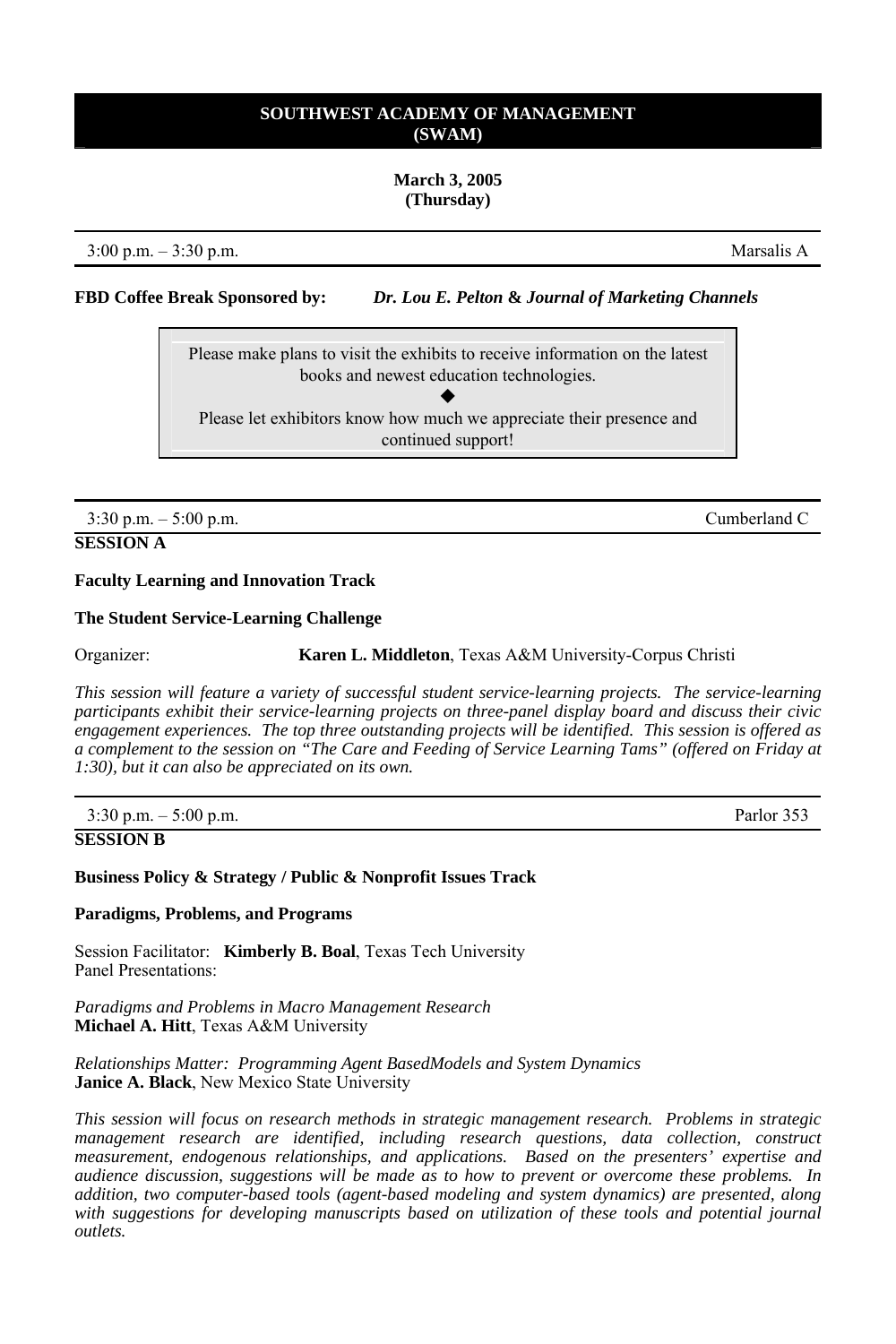**March 3, 2005 (Thursday)** 

 $3:30 \text{ p.m.} - 5:00 \text{ p.m.}$  Cumberland G

**SESSION C** 

**Management Education & Development / Management & Organizational Cognition / Social Issues in Management Track** 

#### **Ethics in Organizations**

| Session Chair: | <b>Joan P. Mileski</b> , Texas A&M University-Galveston                                                         |
|----------------|-----------------------------------------------------------------------------------------------------------------|
| Discussants:   | <b>Larry Ruddell</b> , Houston Baptist University<br><b>Sherry E. Sullivan</b> , Bowling Green State University |

*Learning Organizations, Green Organizations, Organizational Ethics and QM Maturity: An Exploratory Examination of Their Relationships* **Jing Li**, Loyola Univesity-New Orleans **Wing M. Fok**, Loyola University-New Orleans **Sandra J. Hartman**, University of New Orleans **Lillian Y. Fok**, University of New Orleans

*Ethical Leaderhip and the Misunderstood Adam Smith* **Patrick W. Fitzgerald**, Oklahoma City University **Michele Teeple**, The Pineberry Group **Frank Pfaff**, St. Gregory's University

3:30 p.m. – 5:00 p.m. Cumberland L

**SESSION D** 

**Entrepreneurship / Small Business / Management Consulting Track** 

**Consulting and the Academic Life: Challenges and Rewards** 

Organizer: **Sally J. Power**, University of St. Thomas

*Global Consulting and Academics: A View of Global Entrepreneurship through Multiple Lenses*  **Shawn Carraher**, Cameron University

*To Be in Business or not to Be: The Challenges of a Limited Consulting Practice*  **Sally J. Power**, University of St. Thomas

*To Consult or not to Consult: Is It for Everyone?*  **William A. Carden**, North Carolina A & T University

*Converting Academic Accomplishments into Consulting Careers after Retirement: Important Steps to Take Now*

**Dorothy Perrin Moore**, The Citadel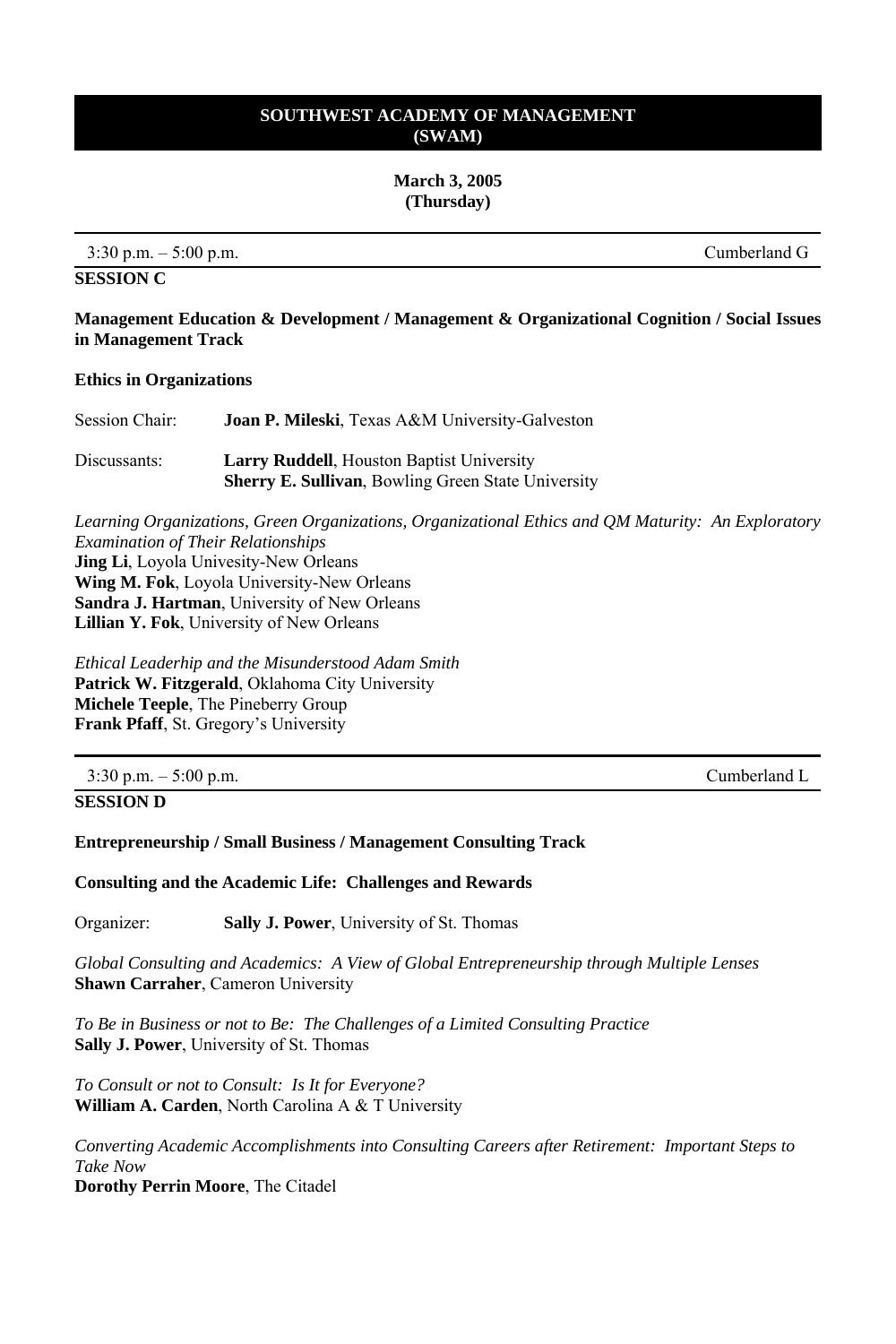**March 3, 2005 (Thursday)** 

3:30 p.m. – 5:00 p.m. Cumberland L

### **SESSION E**

### **Human Resources / Careers / Gender & Diversity in Organizations Track**

# **Selection Perfection**

| Session Chair: | <b>Samuel Hazen, Tarleton State University</b>                                                                                                     |
|----------------|----------------------------------------------------------------------------------------------------------------------------------------------------|
| Discussants:   | <b>M. Suzanne Clinton, Cameron University</b><br><b>Alix Valenti</b> , University of Houston<br><b>Phil Vardiman, Abilene Christian University</b> |

*An Investigation into the Additive Effects of Employee Perceptions of Fit*  **Wesley A. Scroggins**, Southwest Missouri State University

*Volunteerism: Can It Provide Insights for Employee Selection?*  **Charlotte D. Sutton**, Auburn University **Kimberly Johnson**, Auburn University

*Do Human Resources Managers Hire the Best Available Candidates? Agency Theory Explanations*  **Todd Royle**, Florida State University **T. Russell Crook**, Florida State University

5:00 p.m. – 5:30 p.m. Cumberland G

# **McGraw-Hill/Irwin Distinguished Paper**

Session Chair: **John K. Masters**, Louisiana State University-Shreveport *2005 SWAM Best Reviewer*

*The Ties that Bind: Advice Network Centrality Effects on Job Involvement and Work Unit Commitment* **Thomas J. Zagenczyk**, University of Pittsburgh **Audrey J. Murrell**, University of Pittsburgh **Mike Ptazsenski**, University of Pittsburgh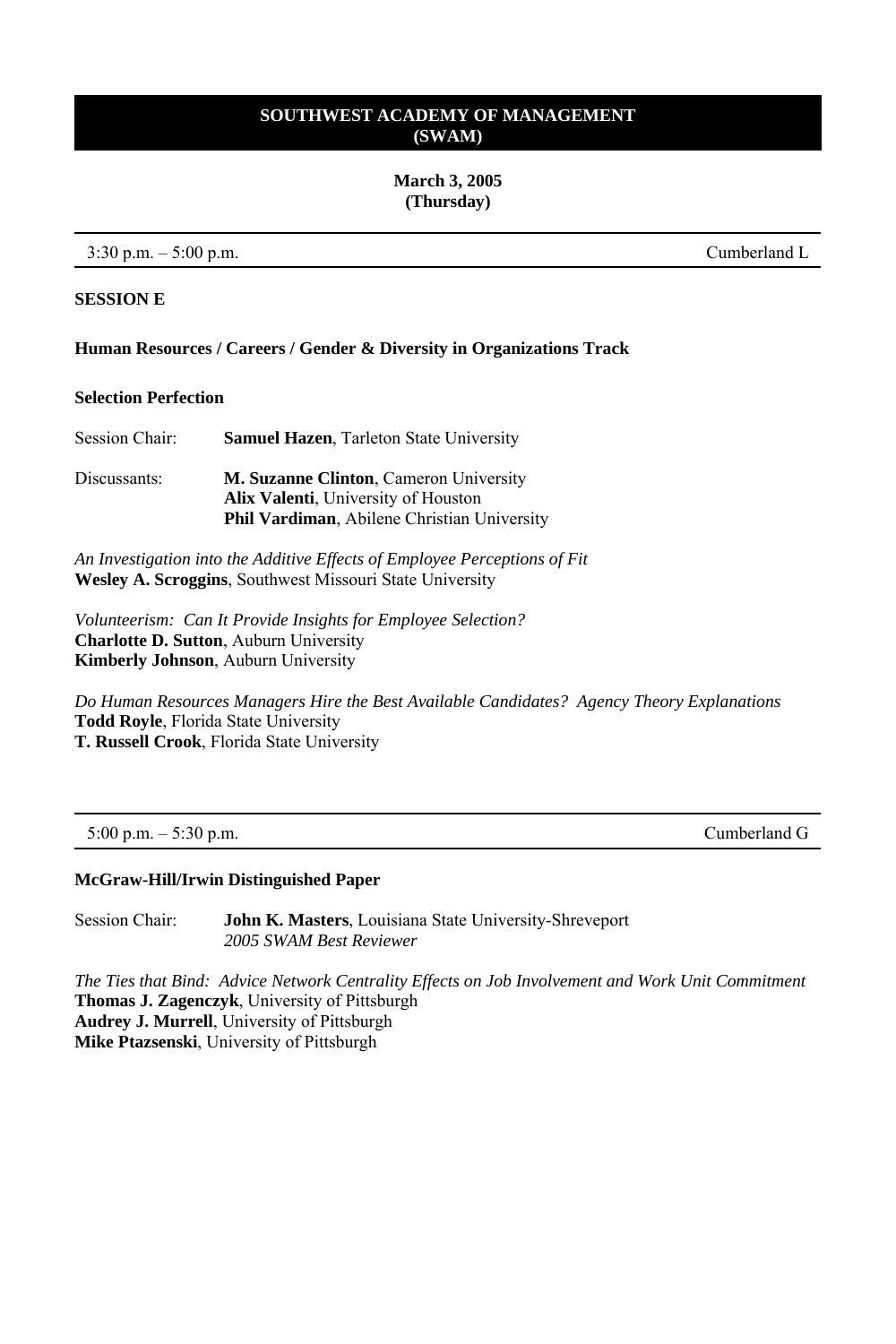**March 3, 2005 (Thursday)**

5:30 p.m. – 6:30 p.m. Cumberland C

### **MEETING: Southwest Academy of Management Annual Business Meeting**

- Presiding: **Shawn Carraher**, Cameron University *2004-2005 President, Southwest Academy of Management*
- Greetings: **Rosalie Tung**, Simon Fraser University *Immediate Past President, Academy of Management*

*All members of the Southwest Academy of Management are invited, encouraged, and enticed to attend this meeting to discuss and potentially vote on SWAM business. The new officers for SWAM will be introduced, as well as other individuals who have made contributions to the program organization and to SWAM. Let's get together and support excellence in our own organization. Please don't miss this meeting—especially since all in attendance will receive one free drink ticket for the reception on Friday night! We'll add more chairs to the room, if necessary, so y'all come!* 

> Please make plans to visit the exhibits to receive information on the latest books and newest education technologies.

♦ Please let exhibitors know how much we appreciate their presence and continued support!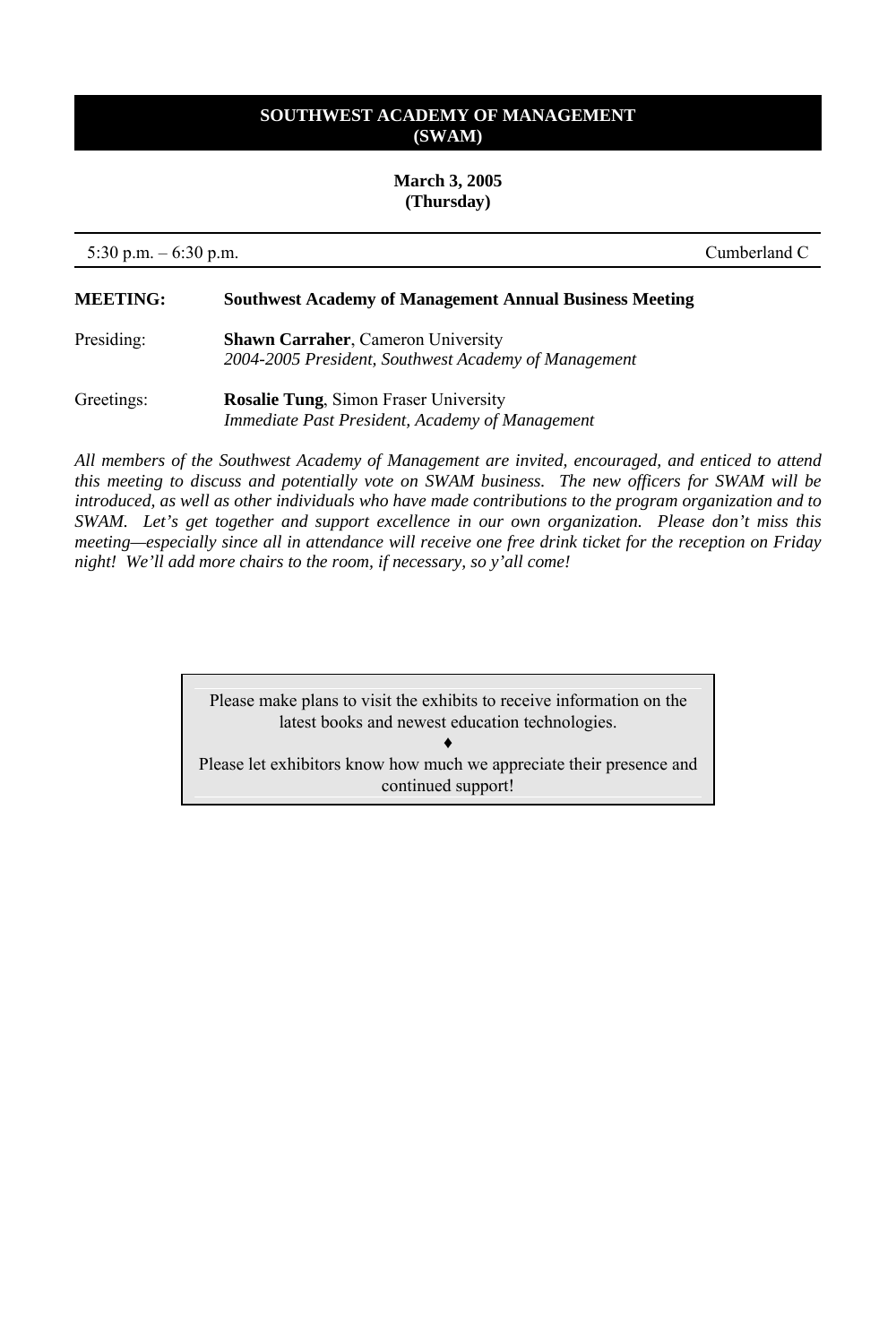### **March 4, 2005 (Friday)**

### 8:00 a.m. – 10:00 a.m. **(Note Earlier Time)** Cumberland B

**SESSION A Doctoral Student Breakfast and Meeting** 

Come and share a continental breakfast with the officers of the Southwest Academy of Management and talk with **Rosalie L. Tung** (Simon Fraser University), *Immediate Past President of the Academy of Management.*

Rosalie will have an open discussion with doctoral students, so bring your career concerns and questions!

8:30 a.m. – 10:00 a.m. Cumberland D

### **SESSION D**

**Business Policy & Strategy / Public & Nonprofit Issues Track** 

### **Crucial Strategic Resources: Leadership and Rapid Trusting in Teams**

Session Facilitator: **Judith Weisinger**, New Mexico State University

Panel Presentations

*Strategic Leadership and Orgnaizational Learning: The Roles of Charismatic and Transformational Leadership and Network Ties* **Kimberly B. Boal**, Texas Tech University

*Swift Trust and Distrust in Partnering Relationships: Key Considerations of Team-Based Designs* **Terry Adler**, New Mexico State University

*This session is designed to facilitate discussion of the factors involved in both leadership and team membership. Trust and distrust within teams, as well as charismatic and transformational leadership, will be explored in this exciting session.*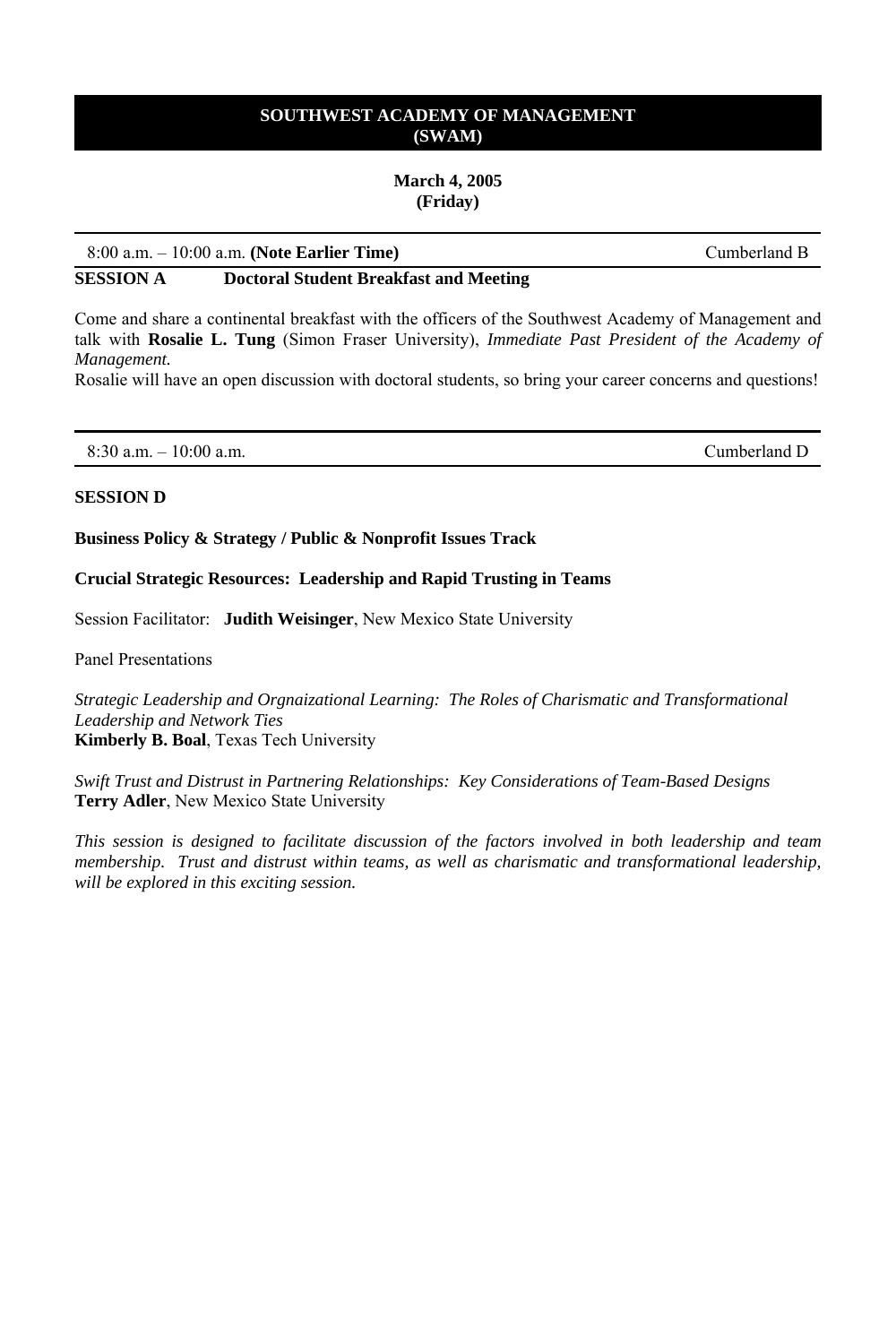### **March 4, 2005 (Friday)**

 $8:30$  a.m.  $-10:00$  a.m.

**SESSION C** 

### **International Management Track**

**Global Excellence: Managing Across Borders and Cultures** 

**Introduction and Welcome by the Track Chair, Kenneth Gray** 

Session Chair: **John Masters**, Louisiana State University – Shreveport

Discussants: **Kenneth Gray**, Florida A&M University **Jeff Snell**, Eastern Illinois University **Joycelyn Finley-Hervey**, Florida A&M University

*International Business Creative Leadership: A Pre-requisite for the Success of Privatization Programs*  **Zafar U. Ahmed**, Texas A&M University – Commerce **Mildred Golden Pryor**, Texas A&M University – Commerce **Leslie A. Toombs**, University of Arkansas – Fort Smith

*A Preliminary Investigation of Business Ethical Reasoning in Mexico, China, and the U.S.: Implications for Emerging Theory* **Carolyn Erdener**, Instituto Technologico y de Estudios Superiores de Monterrey (ITESM) **Pedro Marquez**, Instituto Technologico y de Estudios Superiores de Monterrey (ITESM)

*Managing Multiculturism in Malaysia* **C. Aaron Kelley**, Ohio University **Sonita Wachtel**, Ohio University

### **SESSION D**

**Human Resources / Careers / Gender & Diversity in Organizations Track Entrepreneurship / Small Business / Management Consulting Track Health Care Management / Research Methods Track** 

**Careers of Health Care Professionals: A New Model of Career Development?** 

Session Chair: **William Carden** 

Presenter: **Madeline Crocitto**, State University of New York – Old Westbury

*Why study the health care professions? Do they have distinctive issues in the study of worklife? What can we learn from careers in the health care professions? How are the issues studied in the careers field—e.g., career stages and processes, career change, job stress—enacted in the health care professions? Implications for the study of careers, entrepreneurship, human resources, and the delivery of health-related services will be discussed in this interactive session.* 

Cumberland F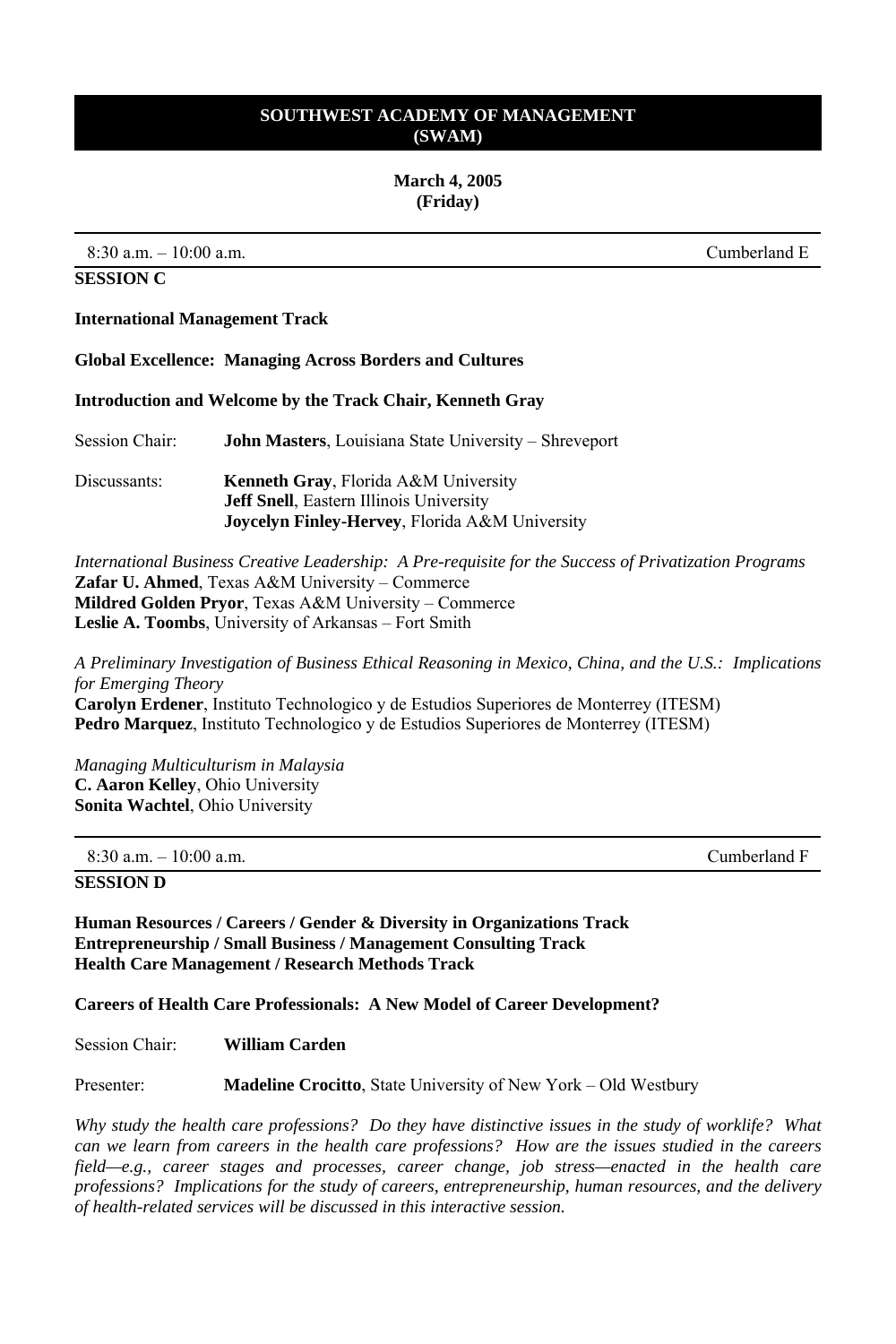**March 4, 2005 (Friday)** 

10:00 a.m. – 10:30 a.m. Marsalis A

**FBD Coffee Break Sponsored by:** *The Sam M. Walton College of Business University of Arkansas*

> Please make plans to visit the exhibits to receive information on the latest books and newest education technologies.  $\blacklozenge$ Please let exhibitors know how much we appreciate their presence and continued support!

### **SESSION A**

#### **Faculty Learning and Innovation Track**

#### **Cool Things on My Syllabus**

| Moderators: | K. Michele Kacmar, University of Alabama<br><b>Tim O. Peterson</b> , Oklahoma State University |
|-------------|------------------------------------------------------------------------------------------------|
| Panelists:  | <b>Jon W. Beard, Purdue University</b>                                                         |
|             | Kay Ellen McGlashan, Texas State University                                                    |
|             | <b>Debra Sue Butler, Georgia State University</b>                                              |

*There are few things more daunting than creating a syllabus for a class for the first time. How many chapters do I assign each week? Are three too many? Too few? How often do I give exams? Is two enough? Not enough? Where do I find guest speakers? How detailed does my syllabus need to be? What novel and interesting things do others include on their syllabus? If you are looking for answers to these questions and others like them, we have just the session for you. Come hear what cool things this panel of expert teachers have on their syllabi, and be prepared to join the lively discussion about developing a syllabus that rocks!* 

10:30 a.m. - Noon Cumberland B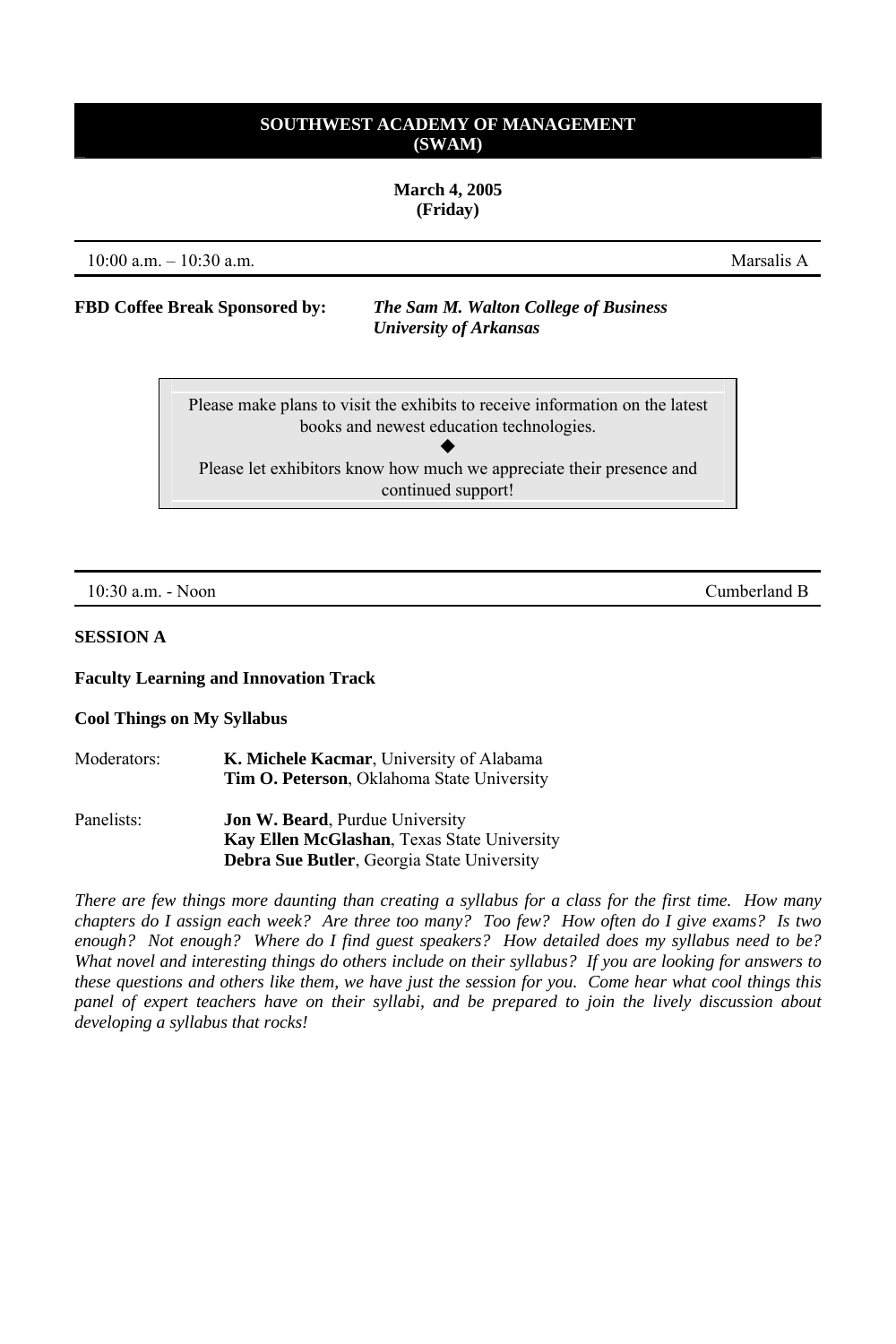### **March 4, 2005 (Friday)**

10:30 a.m. - Noon Cumberland G

**SESSION B** 

Cumberland E

# **Business Policy & Strategy / Public & Nonprofit Issues Track**

### **Implementing Strategy: Works in Progress**

| Facilitator:  | <b>R. David Fass, New Mexico State University</b>                                                                                 |  |
|---------------|-----------------------------------------------------------------------------------------------------------------------------------|--|
|               | Climate, Change, and Individual Perception                                                                                        |  |
| Author:       | <b>Troy Voelker</b> , University of North Texas                                                                                   |  |
| Paper Mentor: | <b>Frances Fabian</b> , University of North Carolina - Charlotte                                                                  |  |
| Author:       | Knowledge Management in the Modern Business Era: Implementation and Practice<br><b>Jeff H. K. Niu</b> , University of North Texas |  |
| Paper Mentor: |                                                                                                                                   |  |
|               | W. Scott Sherman, Texas A&M University – Corpus Christi                                                                           |  |
|               | Inter-organizational Alliances and System Effects                                                                                 |  |
| Author:       | <b>R. David Fass, New Mexico State University</b>                                                                                 |  |
| Author:       | <b>Michael Glissmeyer, New Mexico State University</b>                                                                            |  |
| Paper Mentor: | <b>Grant Miles.</b> University of North Texas                                                                                     |  |

# **SESSION C**

### **Human Resources / Careers / Gender & Diversity in Organizations Track**

#### **Compensation Aggravations**

| Session Chair: | <b>Wesley Scroggins, Southwest Missouri State University</b>                                                                                                  |
|----------------|---------------------------------------------------------------------------------------------------------------------------------------------------------------|
| Discussants:   | <b>Barbara Lyon, Tarleton State University</b><br><b>Bruce Garrison, Rogers State University</b><br><b>Samantha Rice Murray, Abilene Christian University</b> |

*The New Fair Pay Rules are Here*  **Jacque Bergman**, Oklahoma City University **Patrick W. Fitzgerald**, Oklahoma City University

*The Influence of Executive Compensation on Employees' Attitudes and Behaviors through Precipitating Events*

**Concha Ramsey Neeley**, University of North Texas **Nancy G. Boyd**, University of North Texas

*Is Job Evaluation Participation Really Related to Pay Satisfaction? The Moderating Effects of Distributive, Procedural, and Interactional Justice*  **Rynetta R. Washington**, Auburn University **Dwight Norris**, Auburn Univesrity **Charlotte D. Sutton**, Auburn University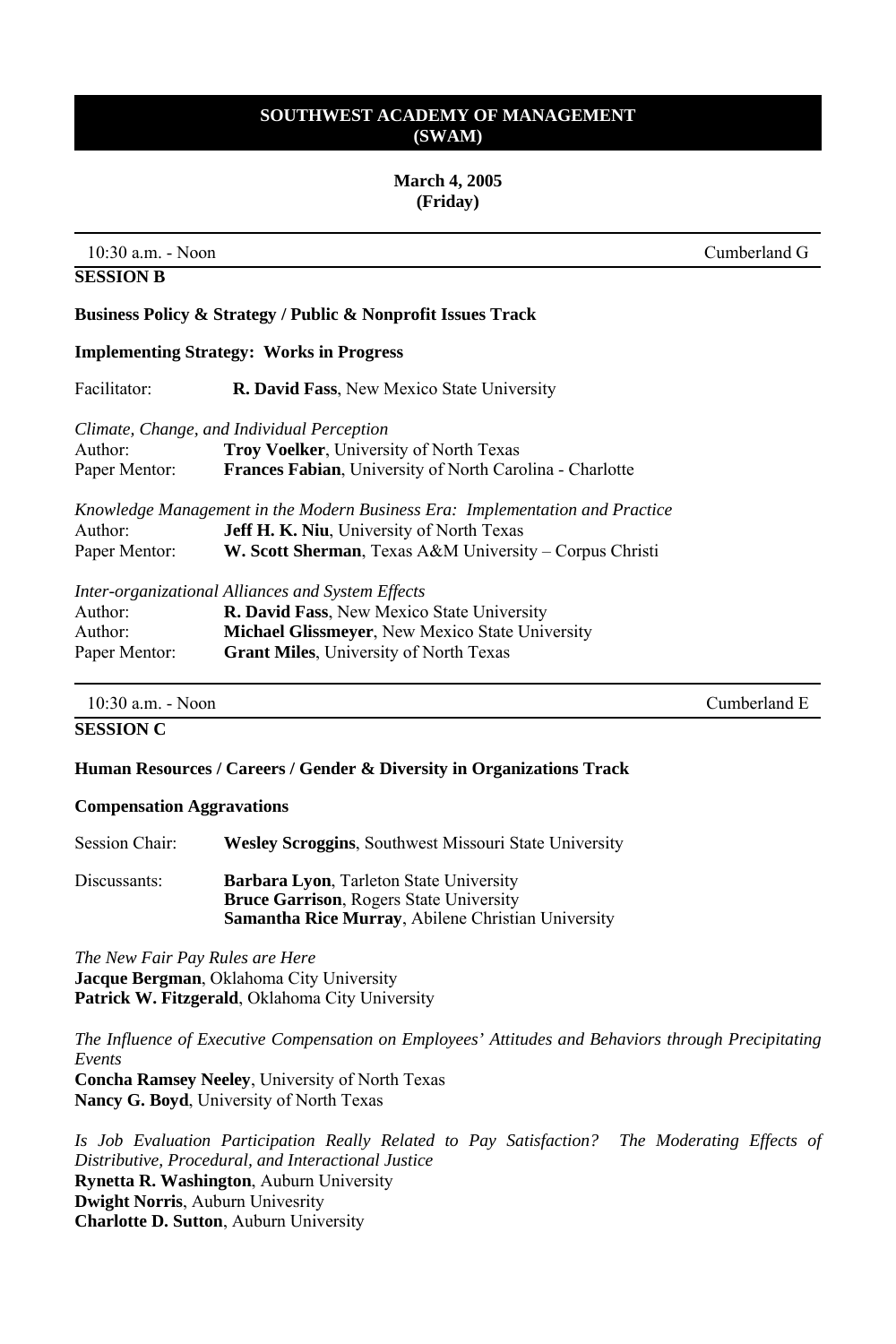# **March 4, 2005 (Friday)**

10:30 a.m. - Noon Cumberland F

### **SESSION D**

**Entrepreneurship / Small Business / Management Consulting Track Human Resources / Careers / Gender & Diversity in Organizations Track Organizational Behavior / Organizational Communication Track** 

**An Interactive Review of Gender Differences in Organizational and Entrepreneurial Career Research: What We Know and What We Don't—Where to From Here?** 

Session Chair: **William A. Carden**, North Carolina A&T University

Special Speaker: **Dorothy Perrin Moore**, The Citadel

The presenter, who is a Distinguished Professor of Entrepreneurship at The Citadel and the author of *Careerpreneurs—Lessons from Leading Women Entrepreneurs on Building Careers without Boundaries* (a *ForeWord Magazine Business Book Gold Award Winner*), has examined many of the transitions in organizational and entrepreneurial career development by men and women. Based on a close examination of recent findings in career development, she will suggest a model that focuses on stereotypes that may influence research addressing gender differences in entrepreneurship. Conclusions about gender differences are often transferred from the social sciences and psychology, or other fields that are not research-based. Inferences are sometimes drawn from convenience samples or untested hypotheses with results extrapolated to explain women's and men's behaviors in all types of organizations and entrepreneurial settings. Thus, the question, "Are the  $21<sup>st</sup>$  century career development styles of men and women really that different or are we guessing based on flawed assumptions and inadequate studies?" will be explored in this interactive session.

> Please make plans to visit the exhibits to receive information on the latest books and newest education technologies.

♦ Please let exhibitors know how much we appreciate their presence and continued support!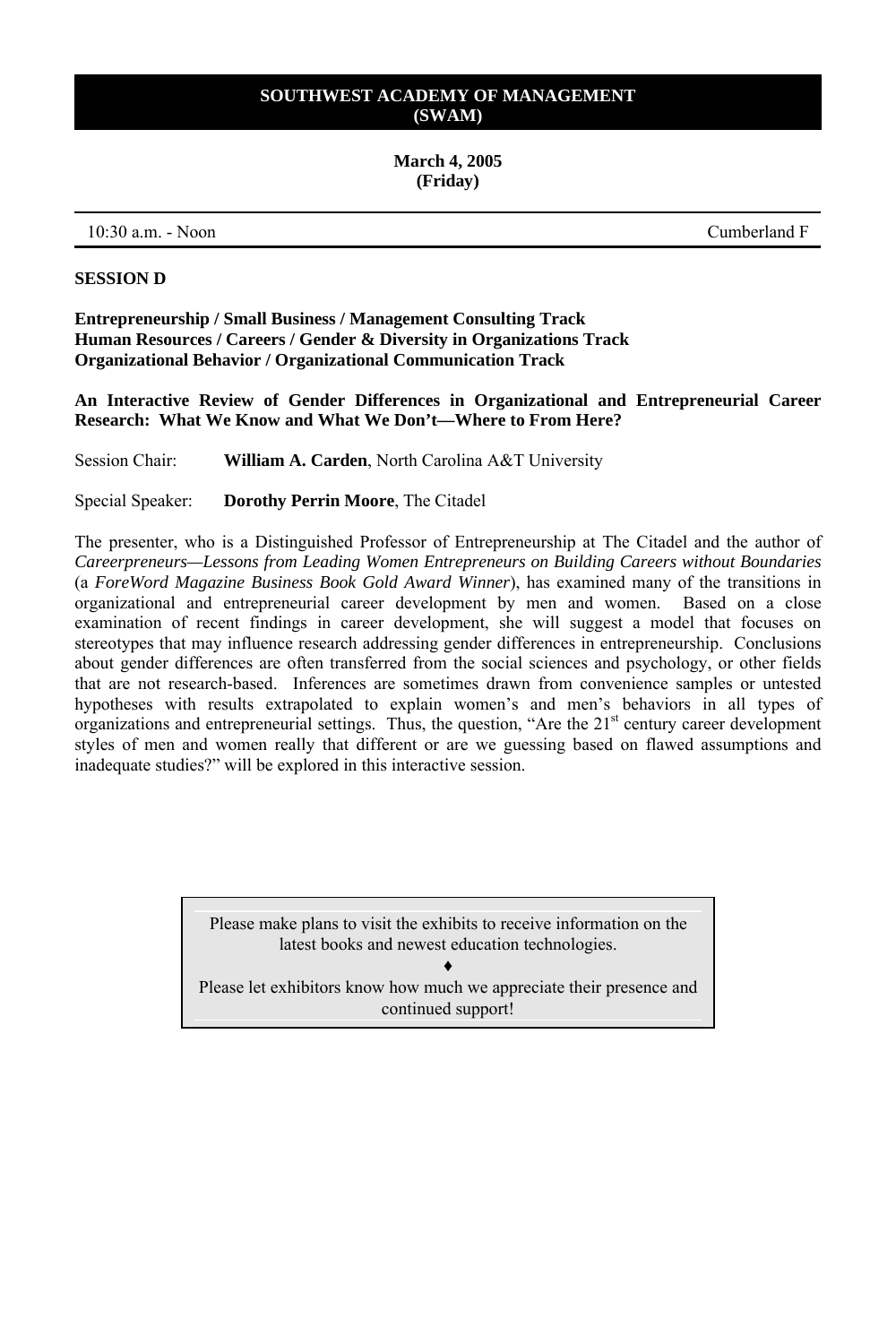### **March 4, 2005 (Friday)**

10:30 a.m. - Noon McMillan

### **SESSION E**

**Research Methods / Health Care Management Track** 

#### **What the Empirical Data Reveal about the Future of Health Care**

#### **Introduction and Welcome by the Track Chair, John Large**

Session Facilitator: **Lee Revere**, University of Houston-Clear Lake

*The Cost of Morbid Obesity: A Report of Preliminary Findings* **Louis F. Martin**, Louisiana State University School of Medicine **Anna P. Lundberg**, Weight Managemet Center of Louisiana State University **Sandra J. Hartman**, University of New Orleans

*Perceptions of Emergency Room Care: The Elderly versus Younger Patients: An Exploratory Study* **Victor E. Sower**, Sam Houston State University **Jo Ann Duffy**, Sam Houston State University **Gerald Kohers**, Sam Houston State University

*Health Care and Evidence-based Medicine*  **Christine Frost**, University of Maryland **Ruth Lee**, University of Maryland **Vince Luchsinger**, University of Baltimore **Lee Richardson**, University of Baltimore

| 1:30 p.m. $-3:30$ p.m. | Cumberland B |
|------------------------|--------------|
| SESSION A              |              |

#### **Faculty Learning and Innovation Track**

#### **The Care and Feeding of Service Learning Teams**

Presenters: **Karen L. Middleton**, Texas A&M University-Corpus Christi **Susan Conte**, University of Tampa **Amy Kenworthy-U'Ren**, Bond University

*Service learning is an instructional method that helps to promote both intellectual and civic engagement by linking the work students do in the classroom to real-world problems and real world needs. While theoretical justification for incorporating service learning in management education has received*  increasing attention in management forums, we generally do not spend time explaining how to form, *develop, and maintain the service-learning teams. This workshop is designed to share how to care for these teams. Each presenter will share knowledge and techniques on how to make the "team" part of service learing successful and rewarding. This session builds upon the earlier session (3:30 on Thursday) on "The Student Service Learning Challenge," but it can also be appreciated on its own.*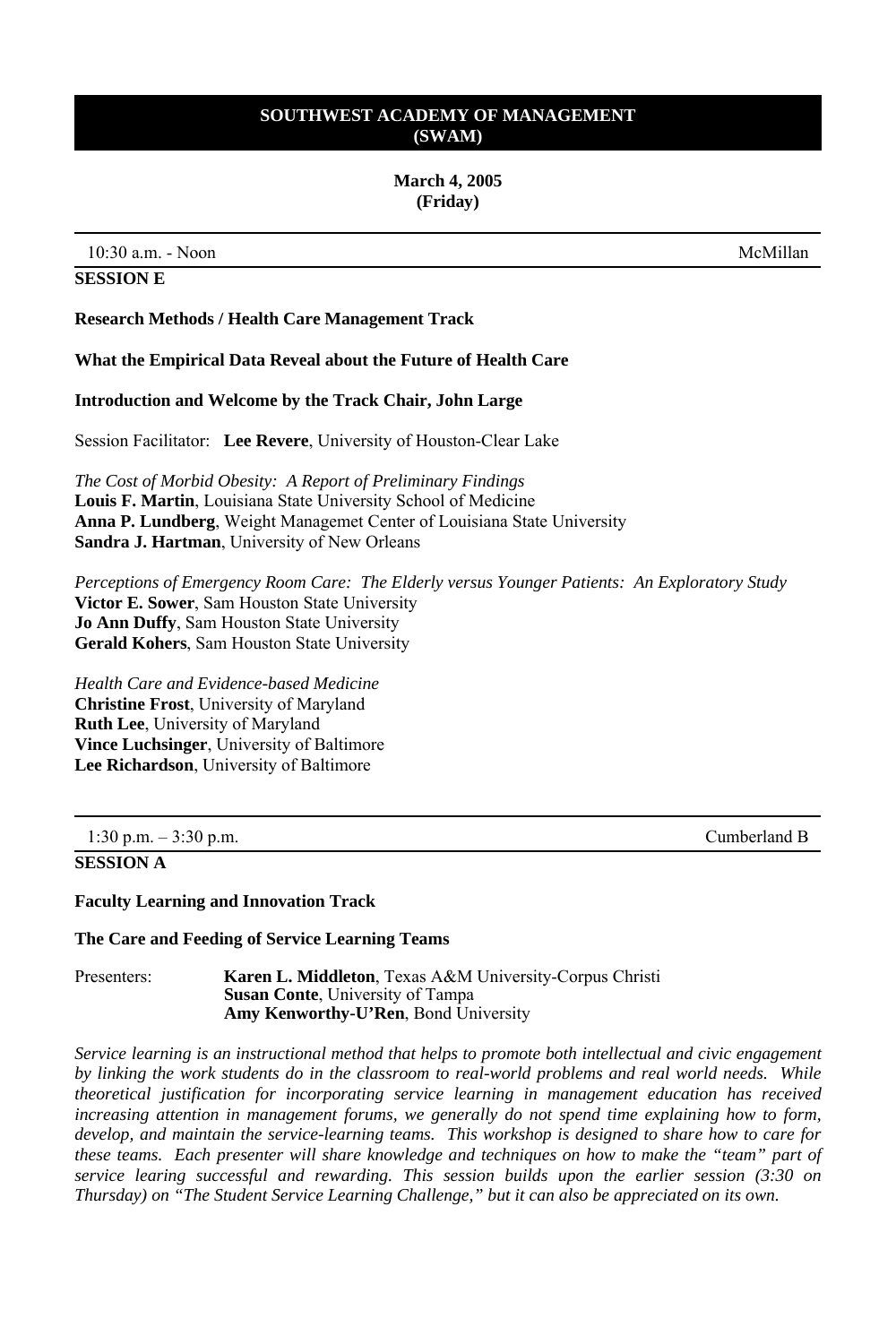### **March 4, 2005 (Friday)**

 $1:30 \text{ p.m.} - 3:30 \text{ p.m.}$  Cumberland A

### **SESSION B**

### **Business Policy & Strategy / Public & Nonprofit Issues Track**

**You Can Lead 'Em to Class, but You Can't Make 'Em Learn—Or Can You?** 

Session Facilitator: **Sandra Edwards**, Northeastern State University

Panel Presentations:

*Simulated Toilets, Counting M&Ms, and Flipping Quarters: Some Ideas on Making the Abstract Real Using Simulations, Physical Metaphors, and Other Complex and Experiential Exercises to Strain the Brain of Strategy Students* 

**W. Scott Sherman**, Texas A&M University – Corpus Christi

*How "The Fat Albert Show" Informs My Teaching*  **Marvin Washington**, Texas Tech University

*Teaching Abroad: Not Your Average Routine* **Frances Fabian**, University of North Carolina – Charlotte

*This session will focus on the challenges of teaching strategy at home and abroad. Their ideas can be applied to all areas of business, so everyone will find this session to be of interest. The presenters will share some VERY creative ideas about how to make strategy (and other topics) interesting and "real" to their students. You won't want to miss this session!* 

1:30 p.m. – 3:30 p.m. Cumberland D

### **SESSION C**

### **Faculty Learning and Innovation Track**

**Why We Serve** 

Presenters: **David D. Van Fleet**, Arizona State University West **Ricky W. Griffin**, Texas A&M University

As academic scholars, we have three responsibilities to our profession, university, and community. They are research, teaching, and service. We are tangibly rewarded for our research and teaching, but often it seems like service is the unrewarded "poor cousin." So, why serve? Why not just let the next person do it? Come hear why highly respected scholars continue to serve and renew your commitment to serving our profession.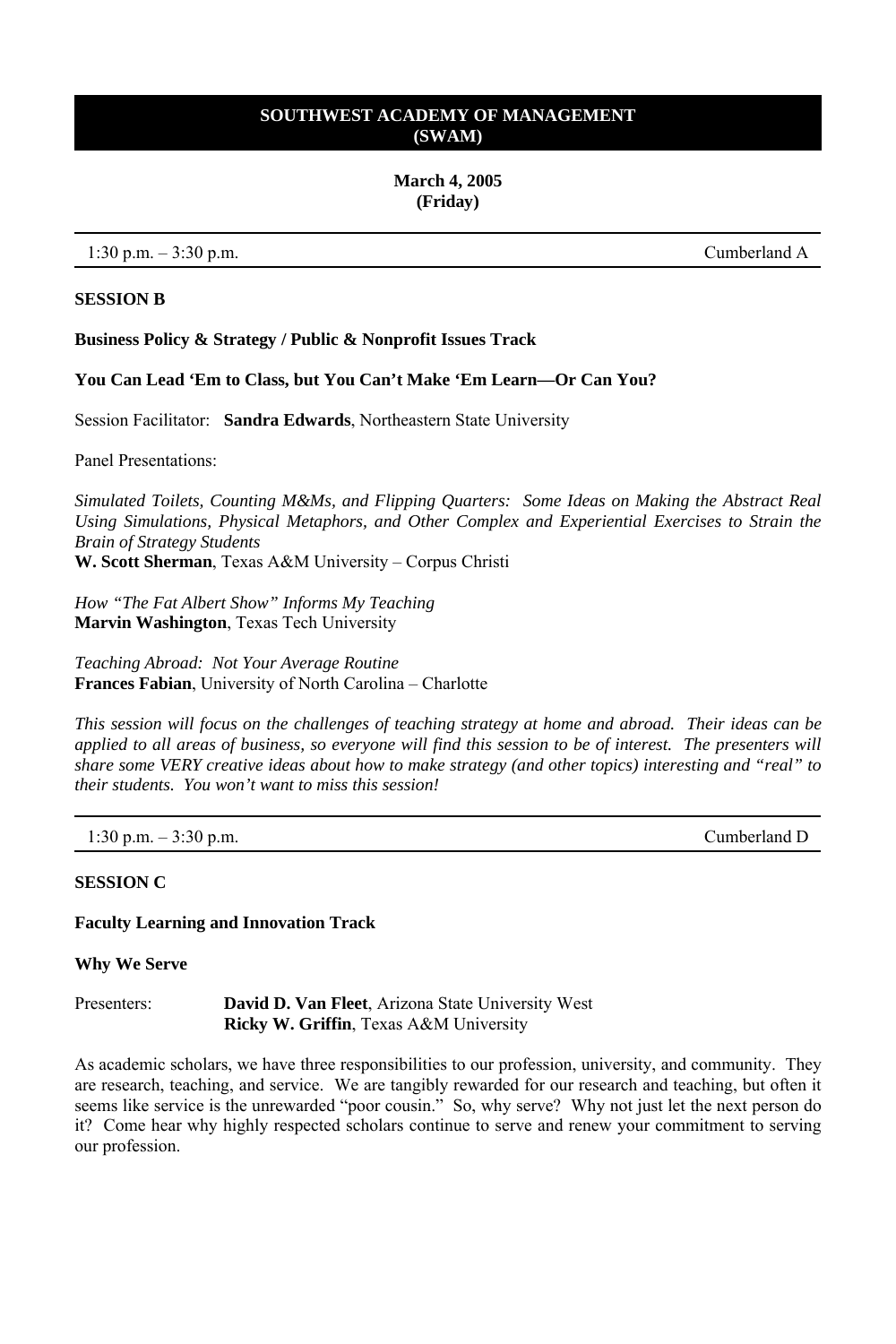**March 4, 2005 (Friday)** 

 $1:30 \text{ p.m.} - 3:30 \text{ p.m.}$  Cumberland E

### **SESSION D**

#### **All SWAM Symposium**

#### **Multiple Issues in a Study of Morbid Obesity**

Session Chair: **John Large**, University of South Florida

*Obesity – Medical Epidemic*  **William Raum**, Weight Management Center at Louisiana State University

*Office of Group Benefits: Its Role and Function in Piecing the Puzzle* **Tip McKnight**, Louisiana State Office of Group Benefits

*The Objectives for the Five-Year Observation Study on the Cost Effectiveness of Bariatric Surgery* **Louis F. Martin**, Louisiana State University School of Medicine

*Challenges to Healthcare Professionals in the Healthcare Setting*  **Anna P. Lundberg**, Weight Management Center at Louisiana State University

*Data Mining Implications for Research Projects in Healthcare Settings*  **Cherie Courseault Trumbach**, University of New Orleans

*Business Implications of Gastric Bypass Surgery*  **Sandra J. Hartman**, University of New Orleans

The presenters will discuss their five-year research project on morbid obesity, which is in its very early stages, highlighting the joys and tribulations of crossing disciplinary boundaries in order to collaborate on research with far-reaching implications for medicine, healthcare management, and business. It is the hope of the panelists that attendees at this session may identify some areas in which they can collaborate with these panelists.

3:00 p.m. – 3:30 p.m. Marsalis A

**FBD Coffee Break Sponsored by:** *Hyatt Regency Hotel, Dallas*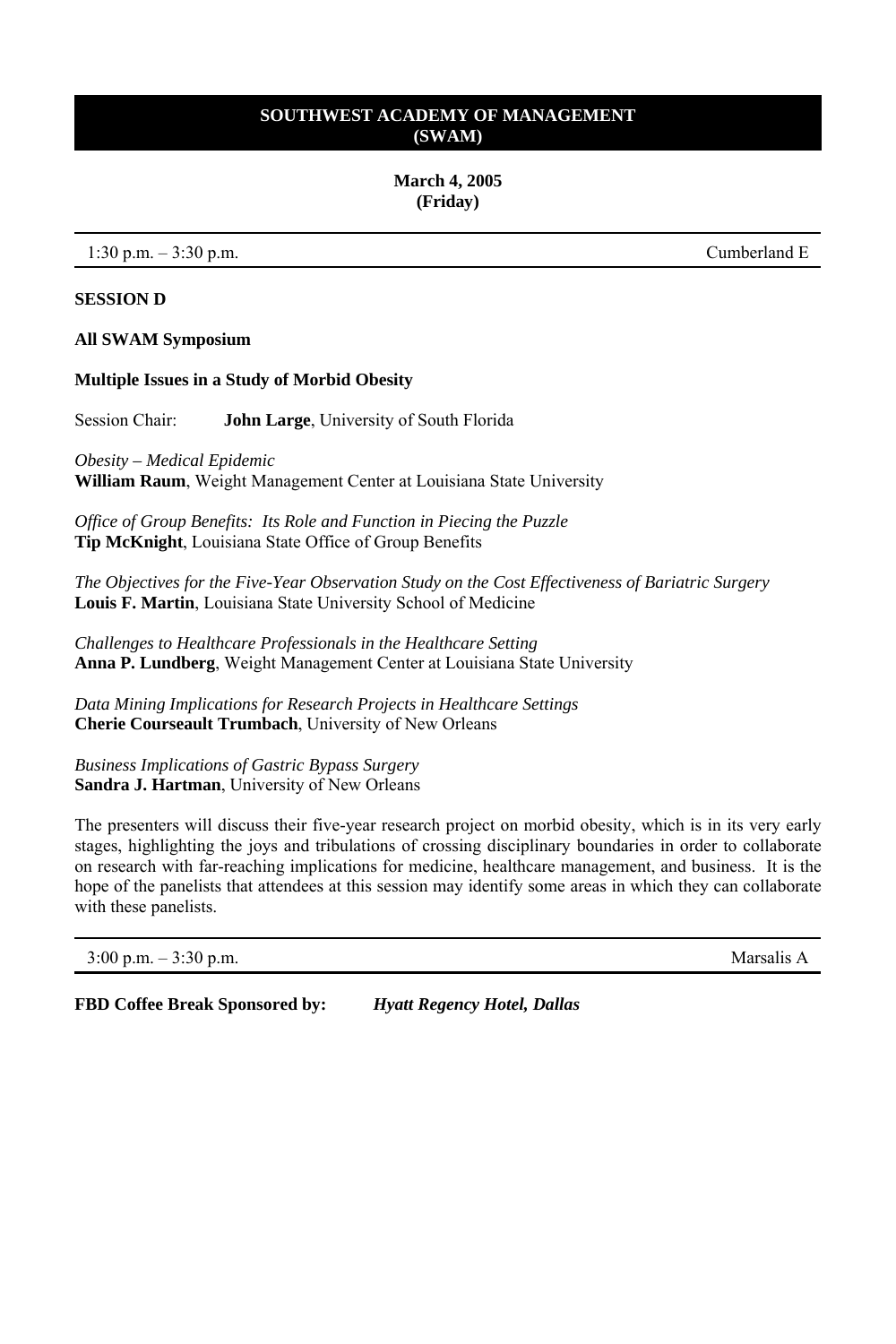**March 4, 2005 (Friday)**

3:30 p.m. – 5:00 p.m. Cumberland B

### **SESSION A**

### **Faculty Learning and Innovation Track**

**Electrify Your Research: Collecting Data Electronically**

Presenters: **Claudette M. Peterson**, Oklahoma State University

*Many who do survey research have heard that you can collect more data in a short period of time and with less expense by doing it electronically. While this might be true, the axion of "garbage in, garbage out" comes to mind if electronic data collection is not done carefully. Claudette Peterson will share with the participants critical considerations and decisions that must be made to ensure the integrity of the data collected. Claudette has both academic and work experience in information systems and technology and now is bringing her expertise to bear on the electronic collection of data. This session is essential to the "researcher's toolkit," so don't miss it!* 

| $3:30$ p.m. $-5:00$ p.m. | Cumberland A |
|--------------------------|--------------|
|                          |              |

### **SESSION B**

**Business Policy & Strategy / Public & Nonprofit Issues Track** 

### **New Challenges in Strategic Management**

Session Facilitator: **W. Scott Sherman**, Texas A&M University – Corpus Christi

Panel Presentations

*Collaborative Organizational Forms: The New Strategy*  **Grant Miles**, University of North Texas

*Entrepreneurial Orientation: Future Research Directions* **Gregory Dess**, University of Texas – Dallas

*Strategic management issues sometimes "morph," just as the business world does. This session examines both an ongoing area of interest for strategy researchers, entrepreneurship, and a new area of research, the explicit strategic use of organizational forms. The concept of strategically using new organizational forms is presented, and illustrations and examples are provided. This is followed by an extension of an existing strategic construct, entrepreneurial orientation. The synergy between these two presentations will suggest innovative research topics.*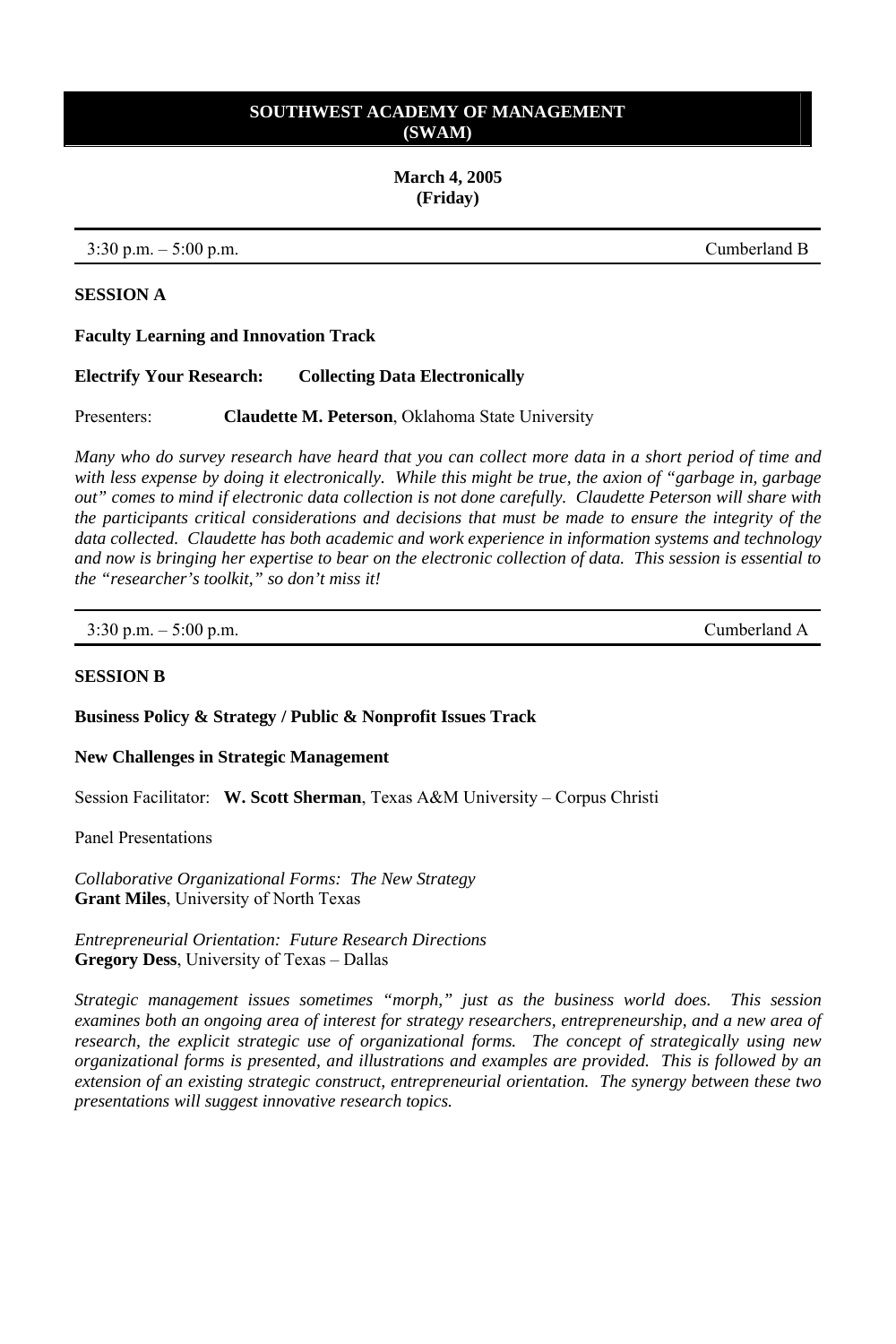**March 4, 2005 (Friday)** 

3:30 p.m. – 5:00 p.m. Cumberland D

### **SESSION C**

### **Invited Address**

Presenter: **Rosalie Tung**, Simon Fraser University *Immediate Past President, Academy of Management* 

*New Perspectives on International Human Resource Management*

Rosalie Tung, the Ming and Stella Wong Professor of International Business, will share her perspective on the challenges facing managers, both within the Human Resource Department and outside of it, with respect to managing a global workforce.

| $3:30$ p.m. $-5:00$ p.m. | Cumberland E |
|--------------------------|--------------|
|                          |              |

### **SESSION D**

**Organizational Development / Conflict Management** 

**Focusing on Excellence: New Horizons in OD** 

Session Facilitator: **Peter F. Sorensen, Jr.,** Benedictine University

Panelists: **Sherry E. Sullivan**, Bowling Green State University **Thomas Navickas**, Benedictine University **Tracey Cantarutti**, Benedictine University

This session focuses on current developments in the field of OD, including trends and new concepts in leadership, human asset accounting, organization development, and emerging concepts in OD education. Panel members have extensive experience in corporate Fortune 500 organizations as well as education in leading OD graduate programs.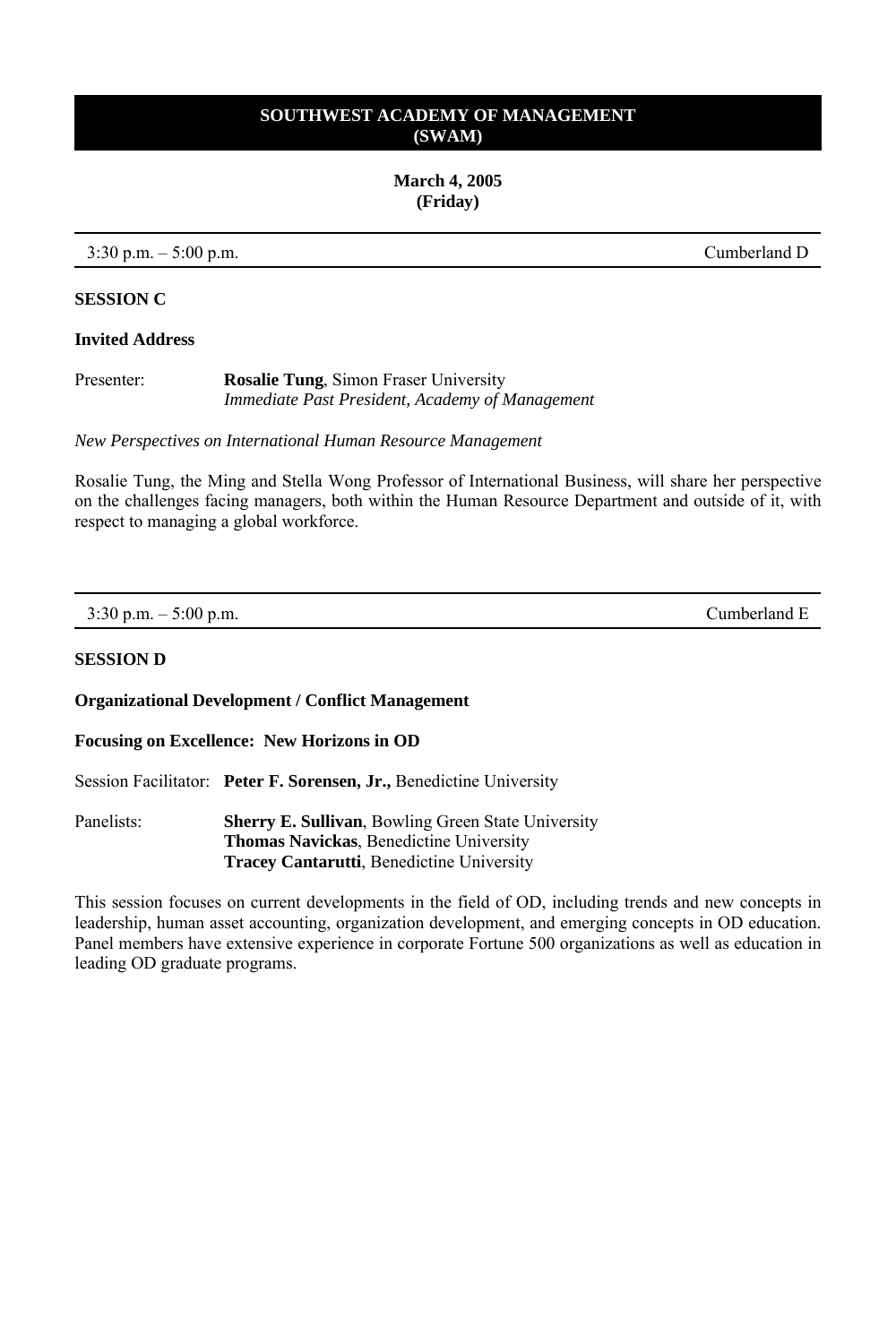**March 4, 2005 (Friday)** 

 $3:30 \text{ p.m.} - 5:00 \text{ p.m.}$  McMillan

### **SESSION E**

### **Management Education & Development / Management & Organizational Cognition / Social Issues in Management Track**

**Assessment of Learning: Are We Pursuing Excellence?** 

Session Chair: **Lynda St. Clair,** Bryant University

Discussants: **Kitty Campbell**, Southeastern Oklahoma State University **Patricia W. Pool**, Southeastern Oklahoma State University **Wanthanee (Tam) Limpaphayom**, Valdosta State University

*Shifting Thought Patterns of Graduating Business Majors* **Dillard Tinsley**, Stephen F. Austin State University **Elton L. Scifres**, Stephen F. Austin State University

*Excellence in Management Education: A Comparative Analysis of the Top 50 U.S. Business Colleges to Management Departments in the Southwest*  **Robert J. Olney**, Texas State University – San Marcos **Michael J. Keeffe**, Texas State University – San Marcos **William J. Wardrope**, Texas State University – San Marcos

*Using Assessment in the Early Stages of Development of a Classroom Exercise: The Case of Prime Time Television Scheduling*  **Clifton D. Petty**, Drury University

| 5:00 p.m. $-6:00$ p.m. | Cumberland A |
|------------------------|--------------|
|------------------------|--------------|

### **MEETING: Planning for Next Year's Conference**

Presiding: **Darla Domke-Damonte**, Coastal Carolina University *2005-2006 SWAM Program Chair*

*Please come to contribute your great ideas about how we can make next year's conference the most exciting meeting that we've had so far. Darla is open to new ideas and suggestions of all sorts, so please share with her your creative and innovative ideas. With your help, next year's conference will be—well, clearly excellent, and no doubt the best meeting ever!*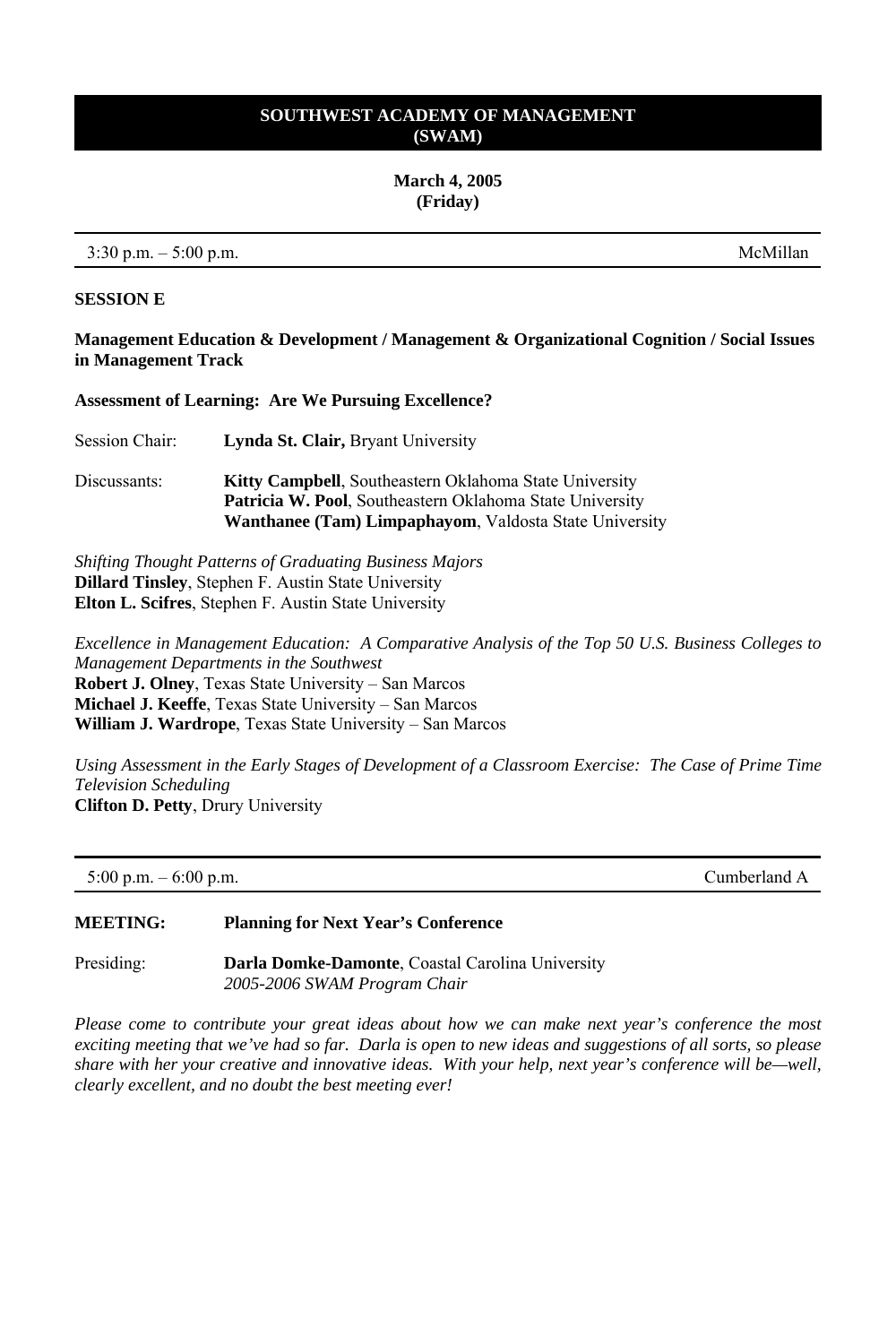### **March 4, 2005 (Friday)**

6:00 p.m. – 7:30 p.m. Cumberland B

### **Southwest Academy of Management Reception**

Hostess: **Gayle Baugh**, University of West Florida

*We are certain that this session will be truly "excellent"! This is your only chance to cash in that drink ticket that you picked up at the Business Meeting, so make sure you're in line when the doors open for this social event! After you've used your ticket (and any others that you can get your hands on), there will be a cash bar. This is your chance to re-connect with colleagues and friends that you may only see once or twice a year, so please come and enjoy this social time. After such dynamic sessions, we will all need some time to "unwind!"* 

> Please make plans to visit the exhibits to receive information on the latest books and newest education technologies.

♦ Please let exhibitors know how much we appreciate their presence and continued support!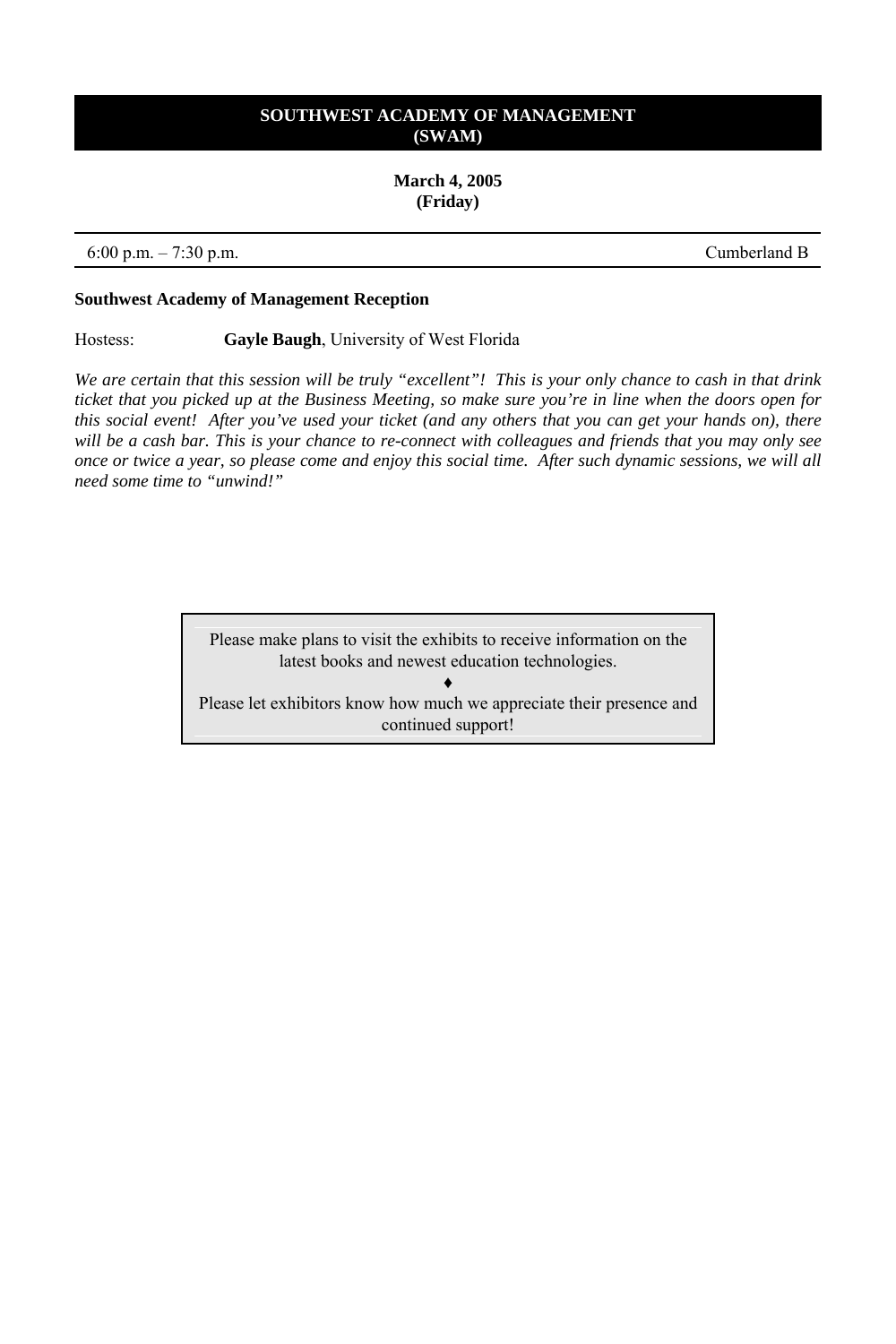**March 5, 2005 (Saturday)** 

7:00 a.m. – 8:30 a.m. Cumberland J

### **MEETING: SWAM Officers Meeting**

 **John W. Beard**, Purdue University *2005 – 2006 President, Southwest Academy of Management* 

7:30 a.m. – 8:30 a.m. Cumberland B

#### **SWAM Saturday Starter**

As a special reward for all of you who have sessions or are attending sessions on Saturday morning, SWAM would like to reward you with a little "wake-up" session. Coffee and "a little something to nibble on" will be just the thing to get that Saturday morning session off to a great start. It will be worth getting up just to see how much *better* you look than all of those other bleary-eyed folks!

 $8:30$  a.m.  $-10:00$  a.m.

### **SESSION A**

### **Faculty Learning and Innovation Track**

#### **Blackboard Magic: Eight Easy Steps to Becoming the Wizard**

Facilitator: **Sonya R. Brewster**, Oklahoma State University

Panelists: **Claudette M. Peterson**, Oklahoma State University **Keri K. Stephens**, University of Texas **Sonya R. Brewster**, Oklahoma State University

*As universities rely more heavily on electronic media, instructors find themselves caught up in a learning curve that can prove quite frustrating. One example of this technology is Blackboard.com, where instructors can store all the files, media, and grades for their classes. A major problem is finding the time to get "up to speed" with the technology in order to take advantage of it. The panelists have all used this resource in creative ways, and are eager to share knowledge and learn more clever ways to exploit the technology. Some of the topics that will be discussed are: (1) populating the Blackboard site with class notes or PowerPoint slides and making the items available to the students, (2) utilizing the student homepages for better class unity, (3) communicating to students through Blackboard, and (4) using the discussion area to provide a space for student/faculty dialog. Whether you are now considering using Blackboard as an option, have just begun to use this tool, or have been using it successfully for some time, join this session to explore and share your ideas for this useful resource.*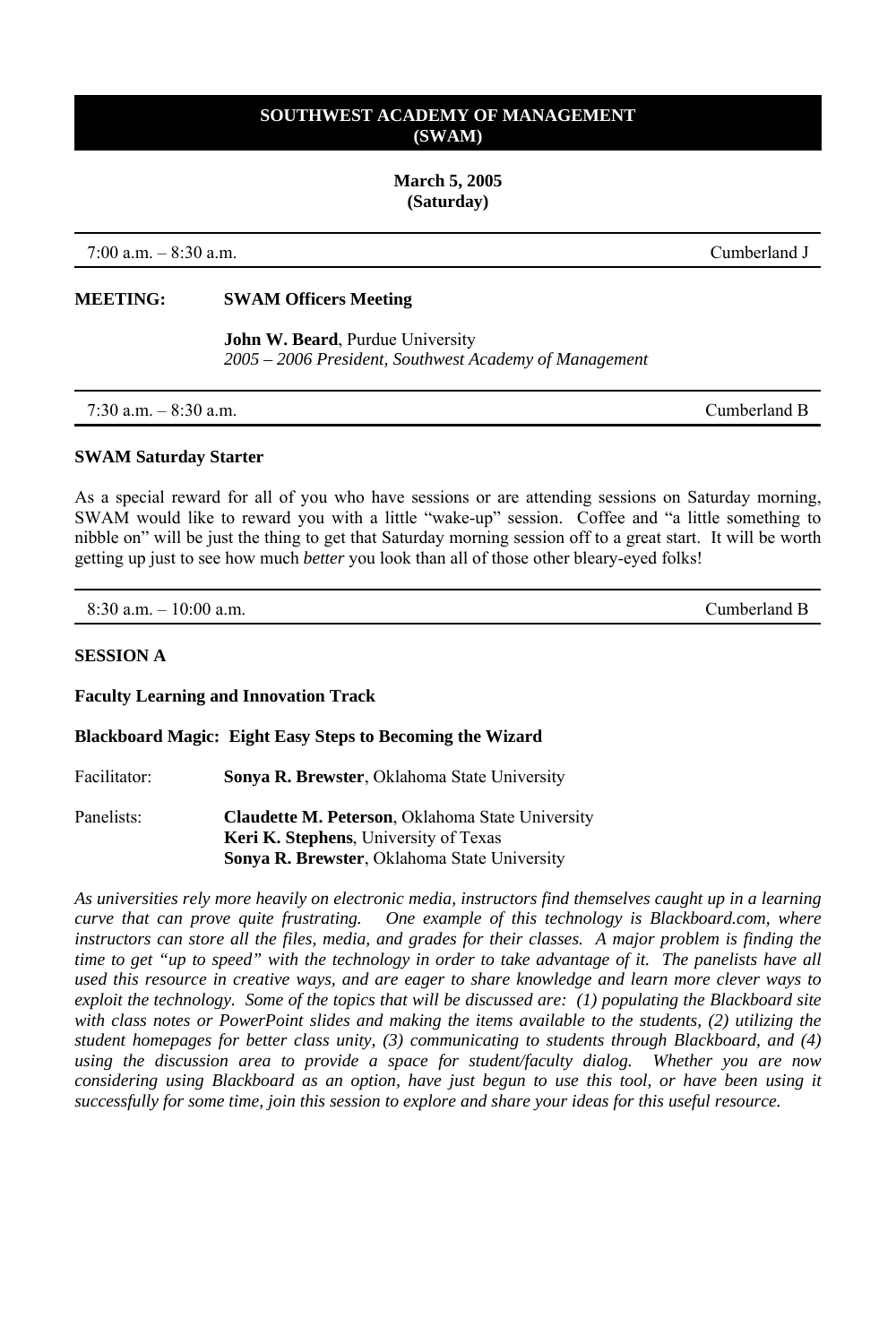#### **March 5, 2005 (Saturday)**

8:30 a.m. – 10:00 a.m. Cumberalnd C

### **SESSION B**

### **Business Policy & Strategy / Public & Nonprofit Issues Track Trust and Control: Issues in Strategic Implementation**

Session Chair: **Troy Voelker**, University of North Texas

Discussant: **Jeff Snell**, Eastern Illinois University

*The Role of Climate in the Innovation Process: A Stage Approach*  **Ayse Goktan**, University of North Texas **Grant Miles**, University of North Texas **Vicki Goodwin**, University of North Texas

*Balancing Trust and Contractual Control in Alliances: A Contingency Approach*  **Kim T. Hinrichs**, Minnesota State University - Mankato **Janice A. Black**, New Mexico State University

*A Strategic Scorecard Model of Organizational Excellence through Spiritual Leadership*  **Laura Matherly**, Pennsylvania State University **Louis W. Fry**, Tarleton State University

*Uncertain Times, Decisive Actions: Links between Varying Types of Perceived Uncertainly and Coping Strategies*

**Mavis Cheney Sauer**, Texas Woman's University **Nan Muir Bodensteiner**, University of Houston-Clear Lake

| $8:30$ a.m. $-10:00$ a.m |  |  |
|--------------------------|--|--|
|--------------------------|--|--|

### **SESSION C**

**Human Resources / Careers / Gender & Diversity in Organizations Track Career Conundrums** 

| Session Chair: | <b>Festus S. A. Oguhebe, Alcorn State University</b>                                                     |
|----------------|----------------------------------------------------------------------------------------------------------|
| Discussants:   | <b>Larry Garner, Tarleton State University</b><br><b>Patrick W. Fitzgerald.</b> Oklahoma City University |

**Bert Tollison**, Rogers State University

*A Review of the Development Theories of Careers*  **Madeline Crocitto**, State University of New York – Old Westbury **Sherry E. Sullivan**, Bowling Green State University

*Antecedents of Perfectionism as a Determinant of Managerial Career Success: An Exploratory Study*  **Jacque L. King**, Regent University **Karin Klenke**, Regent University

*The Effects of Gender, Difficult Marriages, and Work Relations on the Relationship between Work-Family Conflict and Career Satisfaction* **Eileen Kwesiga**, University of Texas – Arlington

1. Cumberland D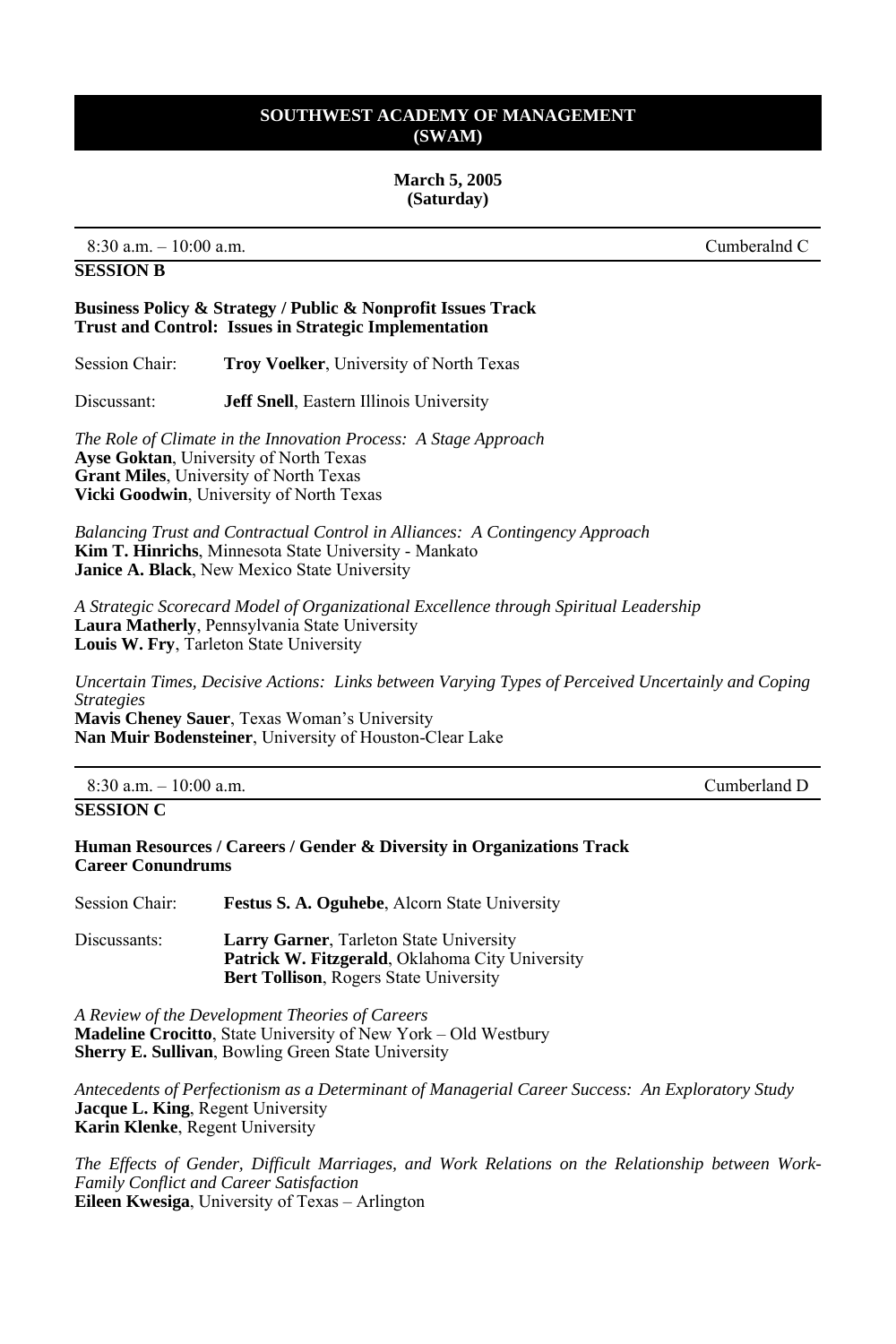#### **March 5, 2005 (Saturday)**

 $8:30$  a.m.  $-10:00$  a.m.

### **SESSION D**

#### **Organizational Behavior / Organizational Communication**

#### **Issues in Connecting with the Workforce: Maintaining Excellence**

| Session Chair: | <b>Robert Buchannan.</b> University of Texas-Arlington |  |
|----------------|--------------------------------------------------------|--|
| Discussants:   | <b>Cherie E. Fretwell</b> , Troy State University      |  |
|                | <b>Thomas J. Zagencyzk</b> , University of Pittsburgh  |  |
|                | Alix M. Valenti, University of Houston-Clear Lake      |  |

*The Influence of Organizational Values on Profitability*  **Kimberly Johnson**, Auburn University **Charlotte D. Sutton**, Auburn University **Howard Clayton**, Auburn University

*A Pilot Study of Organizational Commitment: Police Officers versus Firefighters*  **I. E. Jernigan, III**, University of North Carolina – Charlotte **Joyce M. Beggs**, University of North Carolina – Charlotte

*Good Soldiers in Bad Times: The Impact of Trust and Perceived Control during Downsizing*  **Charles D. Bultena**, Midwestern State University

| $8:30$ a.m. $-10:00$ a.m. | Cumberland F |
|---------------------------|--------------|
| <b>SESSION E</b>          |              |

### **Operations Management / Technology & Innovation Management Track**

### **Organizational Development / Conflict Resolution Track**

**OD in the IT Work Environment: A Round Table Discussion** 

|             | Session Facilitator: Therese F. Yaeger, Benedictine University    |  |
|-------------|-------------------------------------------------------------------|--|
| Presenters: | <b>Jimmy Brown</b> , Benedictine University & Inforte Corporation |  |
|             | <b>Shawn Carraher, Cameron University</b>                         |  |
|             | <b>Joseph Logan, AstraZeneca Corporation</b>                      |  |

*A Standish Group CHAOS Report noted that only one-third of the information technology (IT) projects funded in the U.S. were considered successful (expenditures of \$255 billion). Common reasons cited for the failure of IT projects include poor communication, unclear goals, improper staffing, and a lack of leadership. It is not hard to see that many of these problems could easily be addressed through proper OD interventions, but the challenge is that IT professionals and OD practitioners very often do not see eye to eye on the best way to approach these challenges. In an effort to begin building a better understanding of how to bridge this gap and build better understanding between these two critical disciplines, Jimmy Brown, Shawn Carraher, and Joseph Logan will facilitate a round table discussion to explore how OD professionals can use their knowledge of human behavior in the workplace to help improve the success rate of IT projects. Each facilitator has significant experience in both the IT and OD environments, and will bring this knowledge to bear in what is sure to be a highly energetic and informative discussion.*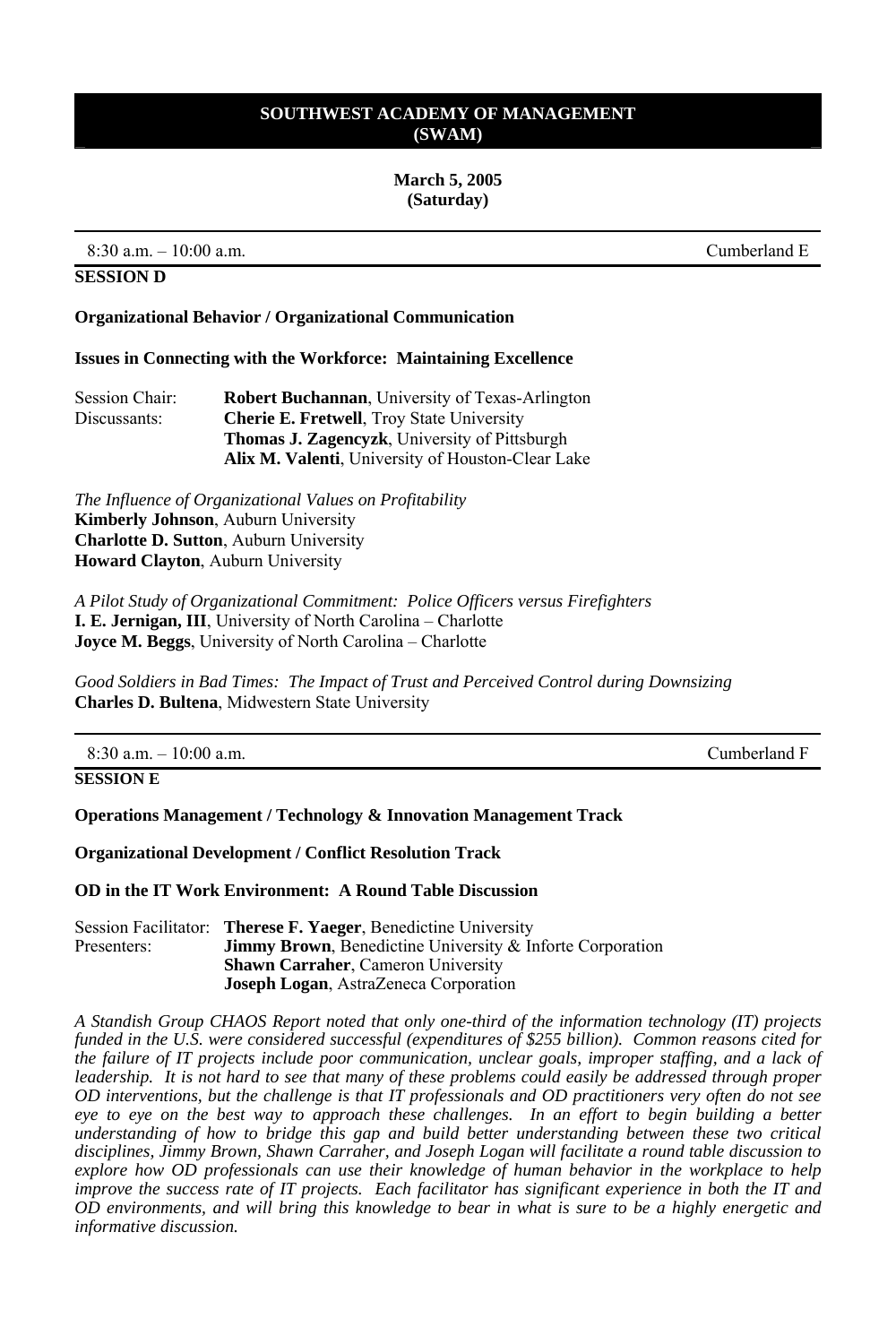**March 5, 2005 (Saturday)** 

10:30 a.m. – Noon Cumberland B

### **SESSION A**

**Faculty Learning and Innovation Track** 

**Developing a Learning Community in a Business School**

**Introduction and Welcome by the Track Chair, Tim O. Peteson**

Presenters: **Martha L. Loudder**, Texas A&M University **Kristine E. Morley**, Texas A&M University **Tim O. Peterson**, Oklahoma State University

*A recent issue of U.S. News and World Report encouraged parents and prospective students to consider going to a university that has learning communities as one of their learning strategies. Do you know what a learning community is? Do you know how to start one? Do you know how to find support for your learning community? The panelists in this workshop have all started learning communities. They will come and share their experiences, which span undergraduate to graduate to honors programs.*

10:30 a.m. – Noon Cumberland C

### **SESSION B**

**Business Policy & Strategy / Public & Nonprofit Issues** 

### **Market Level Effects: Timing and Diffusion**

Session Chair: **Jeff H. K. Niu**, University of North Texas

Discussant: **Louis W. Fry**, Tarleton State University

*Market Entry Timing Effects on Organizational Mortality in the Comic Book Industry: A Comparison of the Relative Effects of Timing, Market Crowding, and Company Characteristics*  **Milton Mayfield**, Texas A&M International University **Jacqueline Mayfield**, Texas A&M International University

*The Distribution of Leadership Skills across an Industry: A Case Study of the Hydrology Industry*  **Janice A. Black**, New Mexico State University **Richard L. Oliver**, New Mexico State University **Michael Glissmeyer**, New Mexico State University

*Managing Innovation: A Longitudinal Study*  **Larry Chasteen**, Stephen F. Austin State University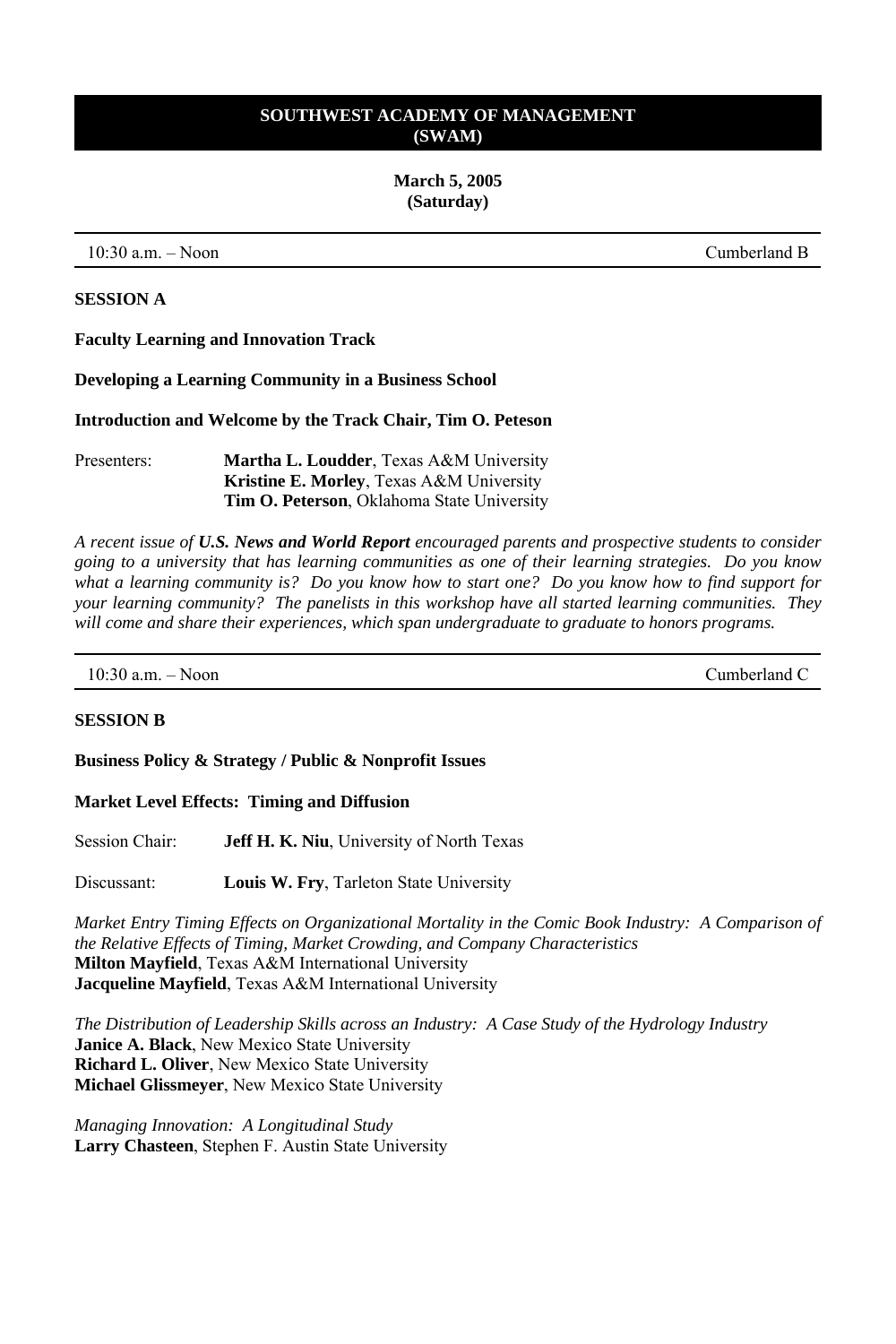**March 5, 2005 (Saturday)** 

10:30 a.m. – Noon Cumberland D

#### **SESSION C**

**Management Education & Development / Management & Organizational Cognition / Social Issues in Management Track** 

|        | <b>Old Dogs CAN Learn New Teaching Tricks!</b>            |
|--------|-----------------------------------------------------------|
| Chair: | <b>Kyle Ristig, Louisiana State University-Shreveport</b> |

Discussants: **Philip G. Benson**, New Mexico State University **Sandra C. Taylor**, Kaplan University **Sandra Edwards**, Northeastern State University **Sandra J. Hartman**, University of New Orleans

*A Modest Proposal for a New Way of Teaching Organizational Behavior: The Game* **Wanthanee (Tam) Limpaphayom**, Valdosta State University **S. Andrew Ostapski**, Valdosta State University **Mel Schnake**, Valdosta State University

*Education for the 21st Century: Online and Distance Learning Programs* **Kimberly Tribou**, Chavarria, Dunne & Lamey LLC CPAs **Patricia A. Lapoint**, McMurry University

*Differences in Role Perceptions of College and University Assistance Programs* **Marilyn Young**, University of Texas-Tyler

*Corporate Universities: Organizational and Individual Reciprocity in Action* **M. Suzanne Clinton**, Cameron University **Kimberly L. Merritt**, Cameron University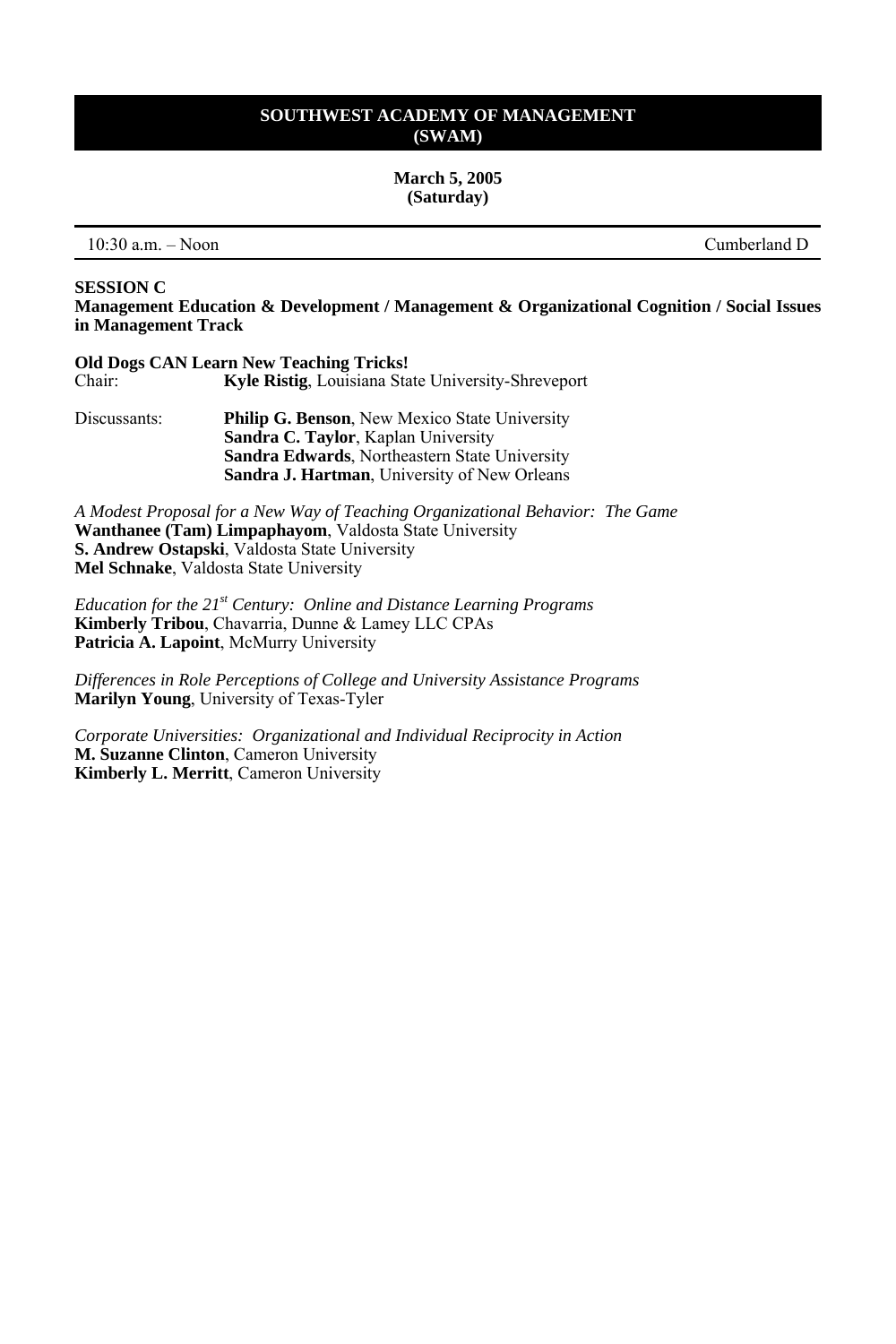#### **March 5, 2005 (Saturday)**

10:30 a.m. – Noon Cumberland E

### **Session D**

#### **Human Resources / Careers / Gender & Diversity in Organziation Track**

# **New Directions in Careers Rsearch – An Interactive Session**

Organizaer: **Sherry E. Sullivan**, Bowling Green State University

*Proteus Unbound: Revising the Metaphor to Better Fit Career Realities* **Sherry E. Sullivan**, Bowling Green State University **Lisa A. Mainiero**, Fairfield University **Monica L. Forret**, St. Ambrose University

*Can Work/Nonwork Conflict Be Examined without Considering Career Patterns?* **Yasmin S. Purohit**, Sait Joseph's University

*How the Careers Literature Has Failed to Explain the Careers of Entrepreneurs—Or Has It? A Research Agenda* **Madeline Crocitto**, State University of New York – Old Westbury **Shawn Carraher**, Cameron University

*Is "Careers"a Meaningless Concept in Most of the World?* **Howard S. Tu**, University of Memphis **William A. Carden**, North Carolina A&T State University **Sherry E. Sullivan**, Bowling Green State University

*Fragmentation or Synergy: Is Inter/Multi-disciplinary Carees Research Wroth the Effort?* **Sally J. Power**, University of St. Thomas